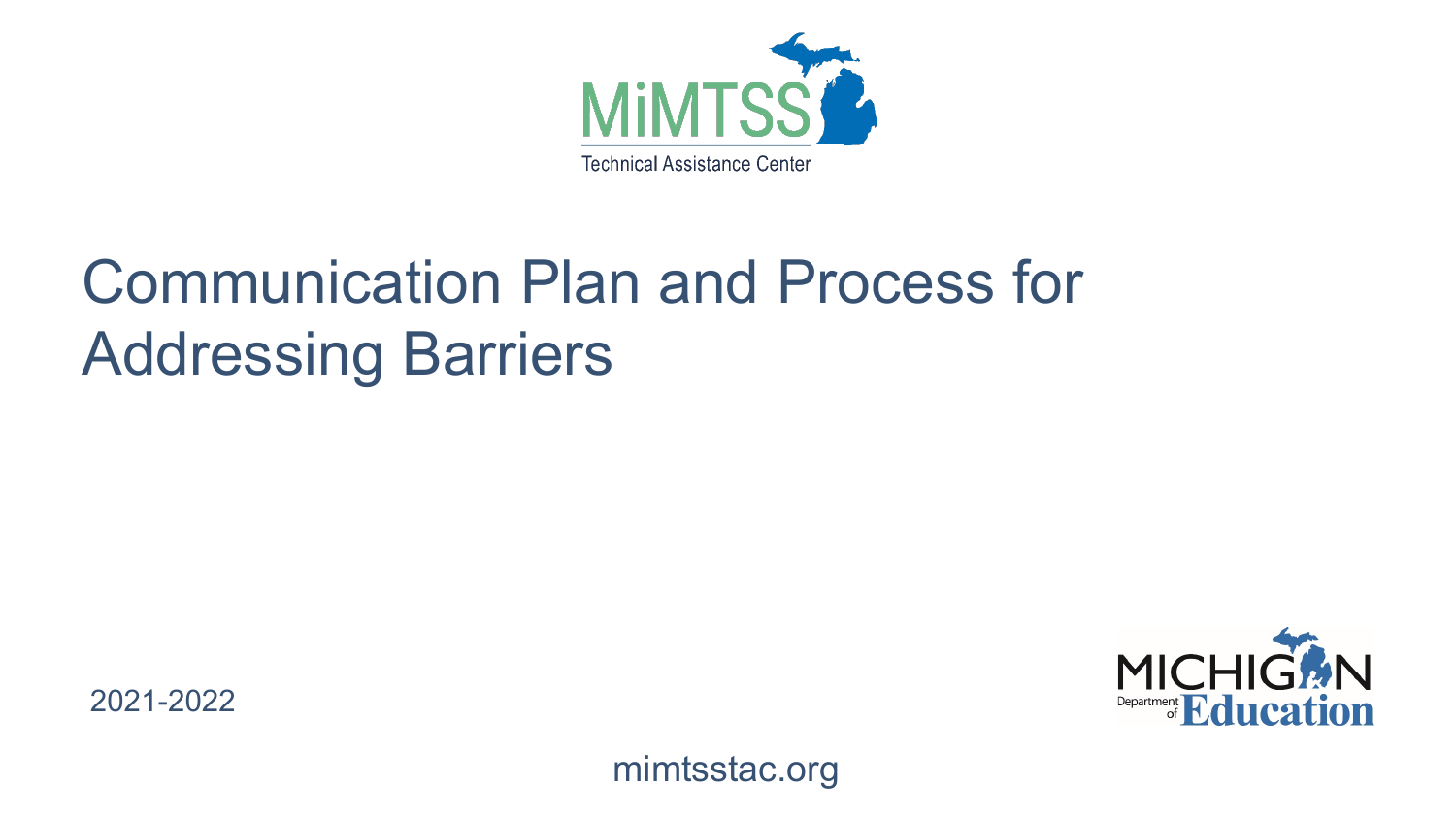## Group Expectations

Be Responsible

- Attend to the "Come back together" signal
- Active participation... Please ask questions

Be Respectful

- Please allow others to listen
	- Please turn off cell phones
	- **Please limit sidebar conversations**
- Share "air time"
- Please refrain from email and internet browsing

Be Safe

• Take care of your own needs

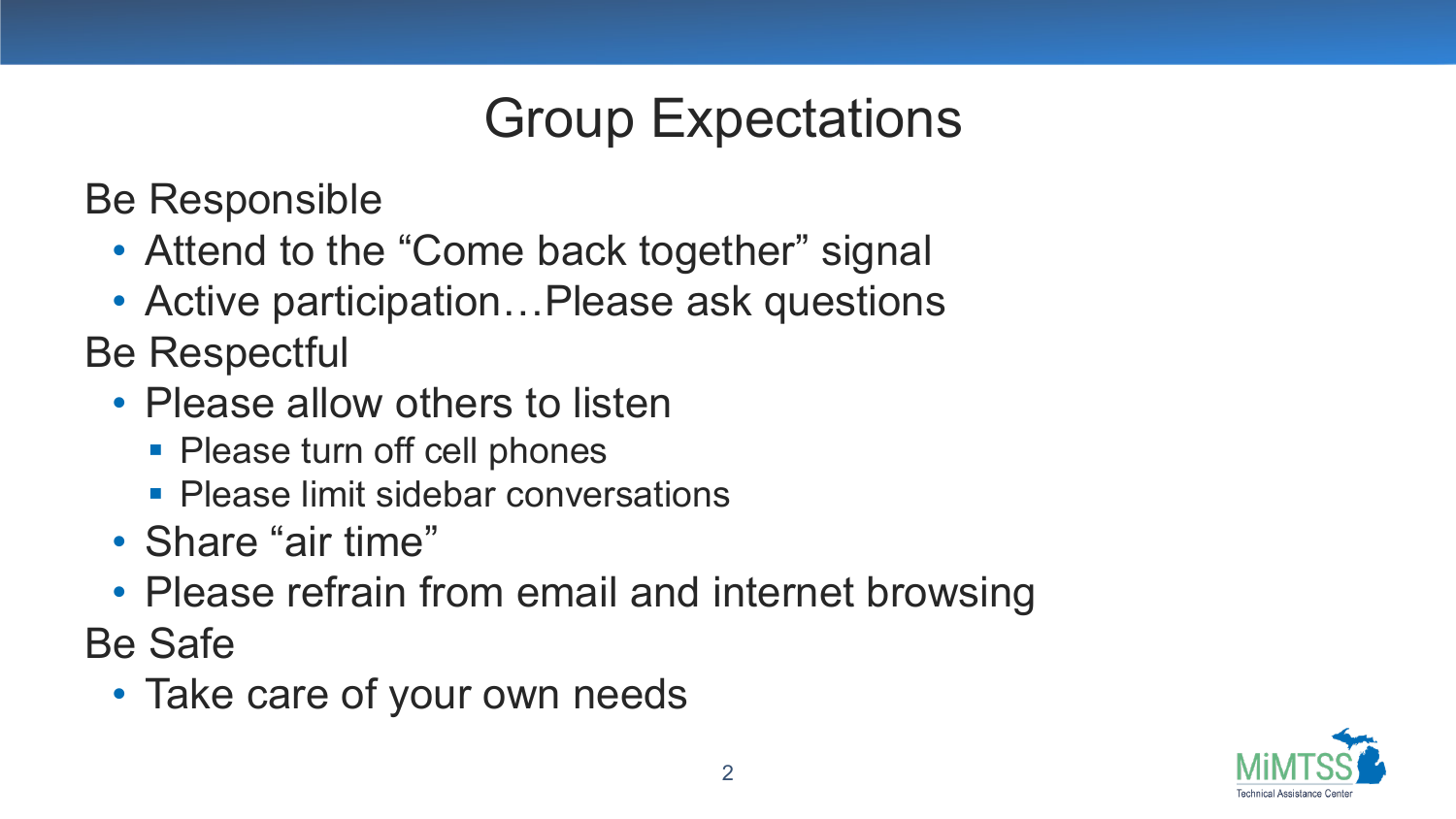## Group Expectations - Virtual

Be Responsible

- Return from breaks on time
- Active Participation
	- Use participant features of raise hand, thumbs up, etc.
	- **Type short answer or questions in chat box**
	- Respond to poll questions, if provided

Be Respectful

- Limit use of chat box to essential communication
- Please refrain from email and internet browsing
- Place your phone and other devices on mute and out-of-sight

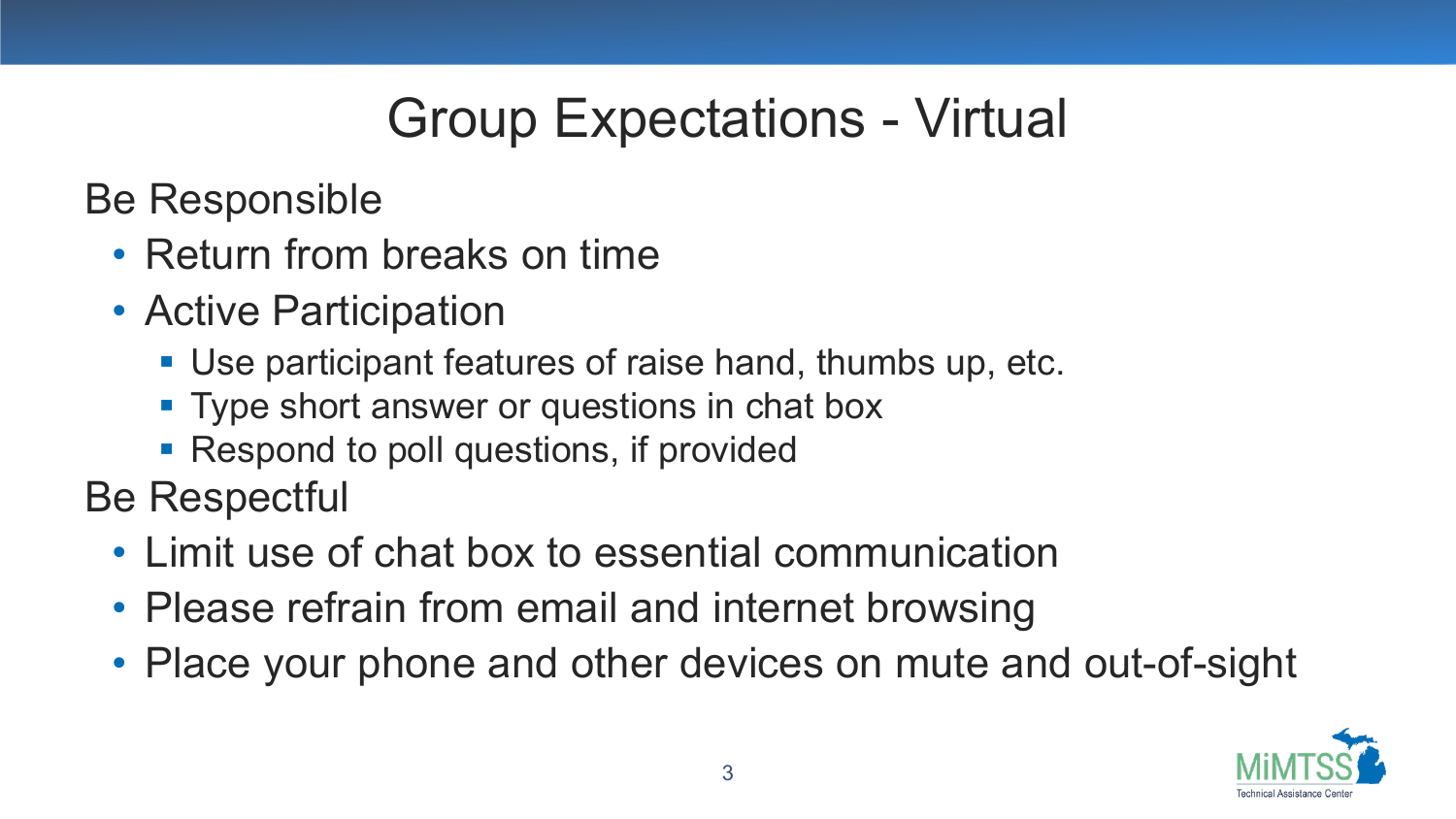## Training Effectiveness

- At the end of the session you will be asked to provide feedback on today's training
- Results will be used to make improvements to professional learning and for reporting to TA Center stakeholders
- Trainers will provide a preview of the survey and provide you with the link at the end of this session

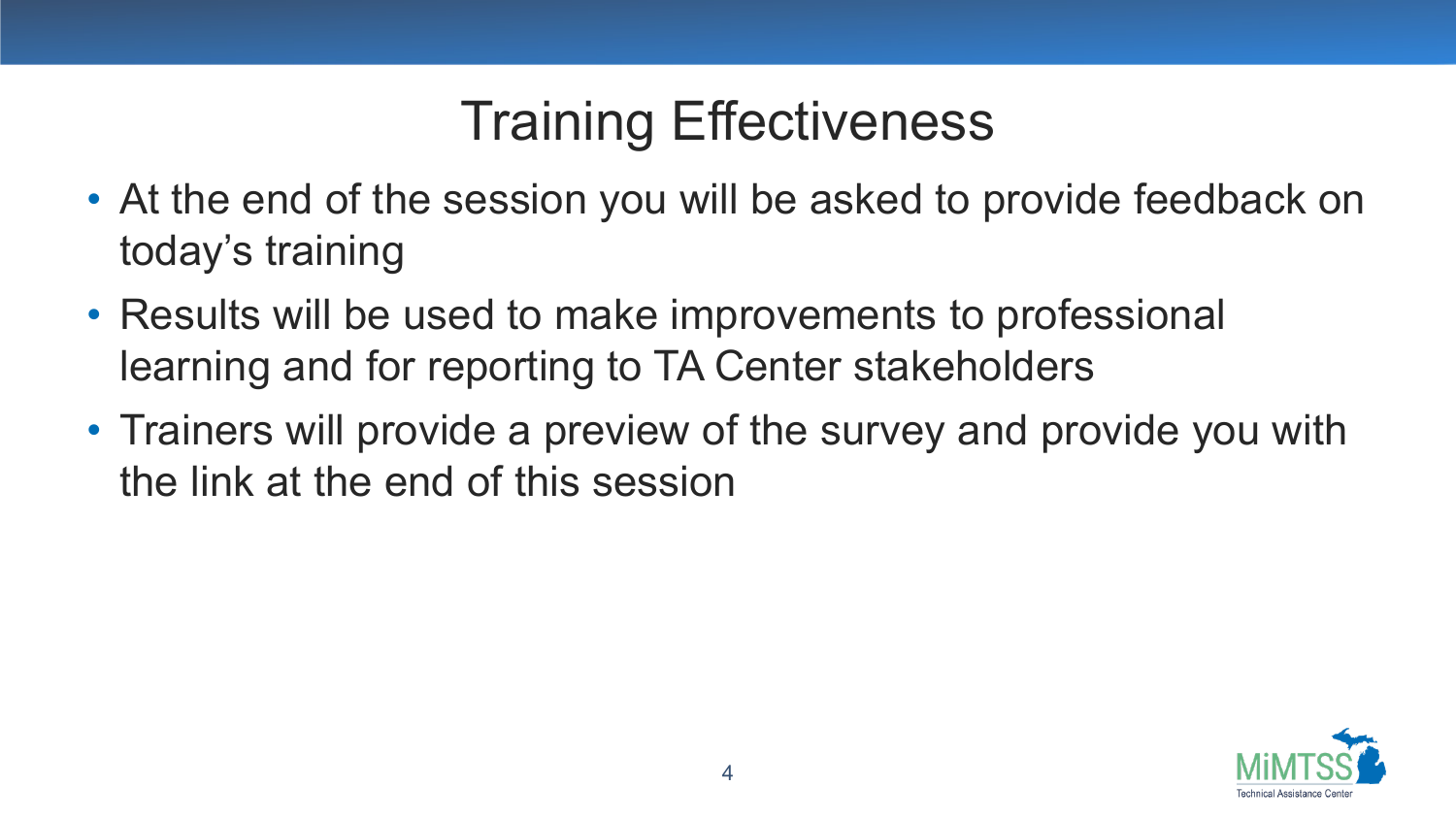## Diversity and Equity

- One of the feedback questions you will see for all of our professional learning sessions is:
	- The session promoted and positively portrayed diversity among educators and learners (strongly agree, agree, unsure, disagree, strongly disagree, optional comments)
- We are collecting baseline data to inform improvements to our MTSS professional learning to promote equity and inclusion

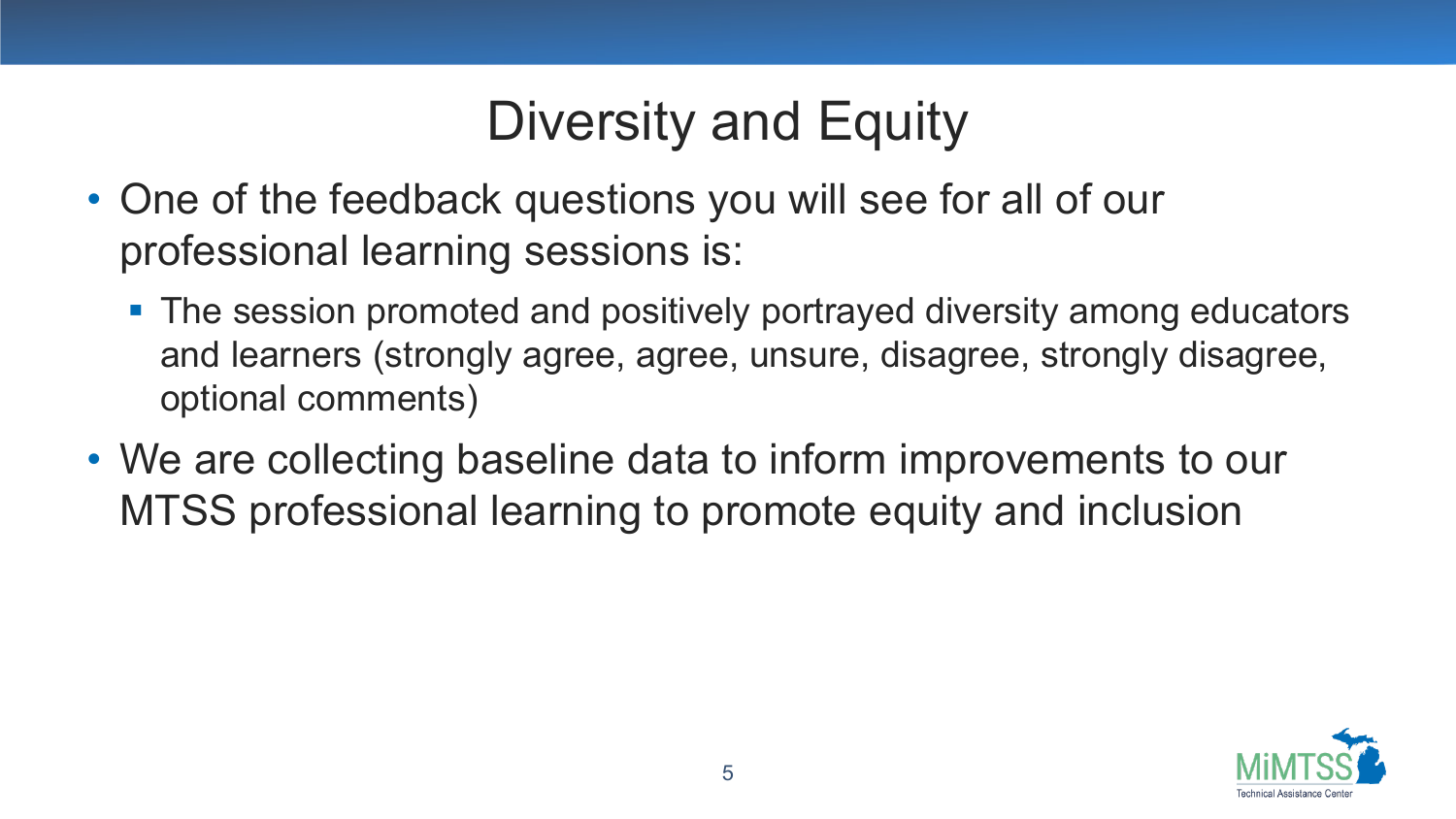#### Team Roles

- Facilitator: lead discussions and activities to keep the team moving forward
- Recorder: keep written documentation of key discussion points, decisions, and next steps
- Time Keeper: keep track of time and bring the team back together



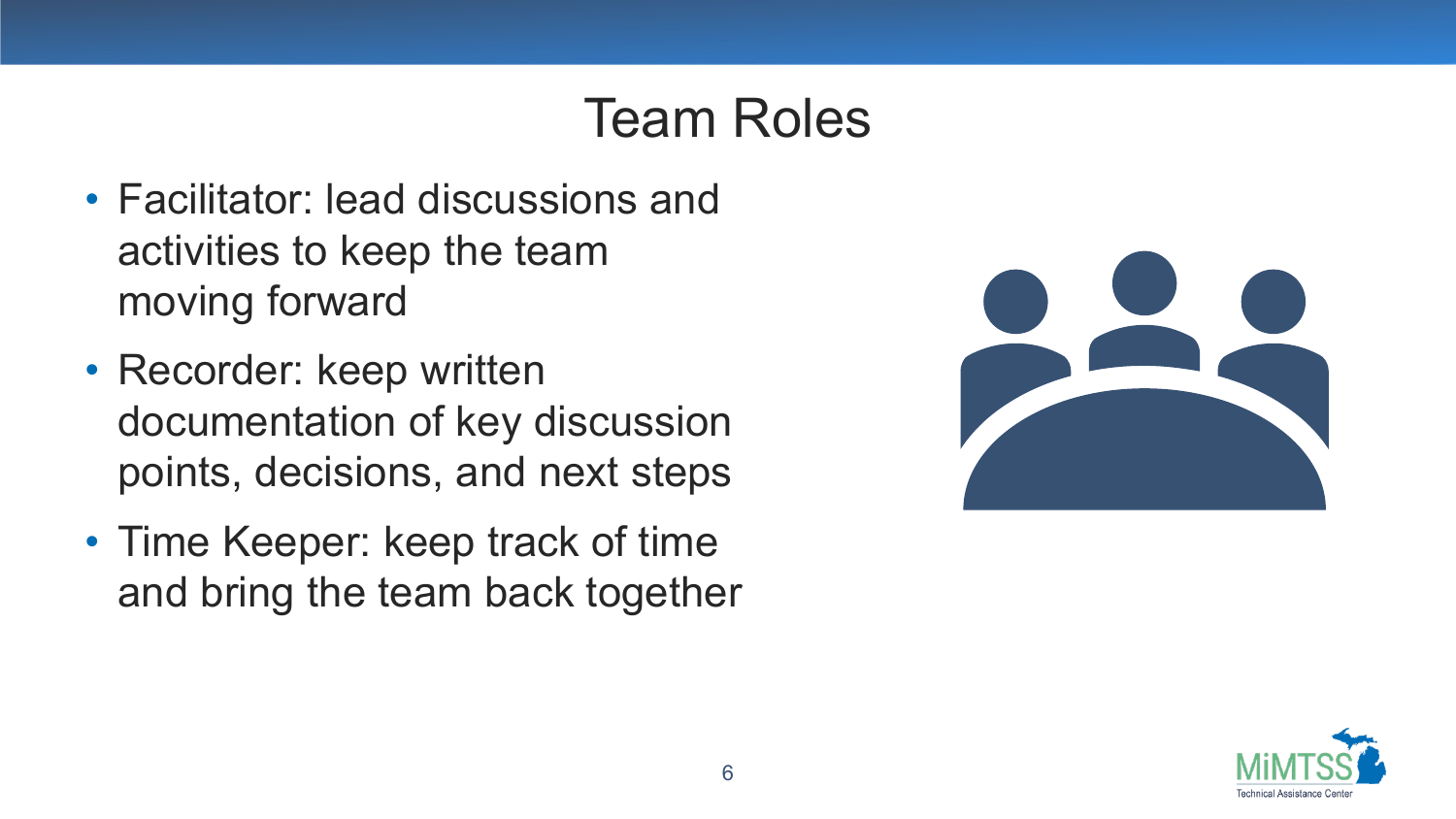#### Purpose

This session supports the District Implementation Team in developing a communication plan and barrier removal process to support schools in implementation of MTSS.

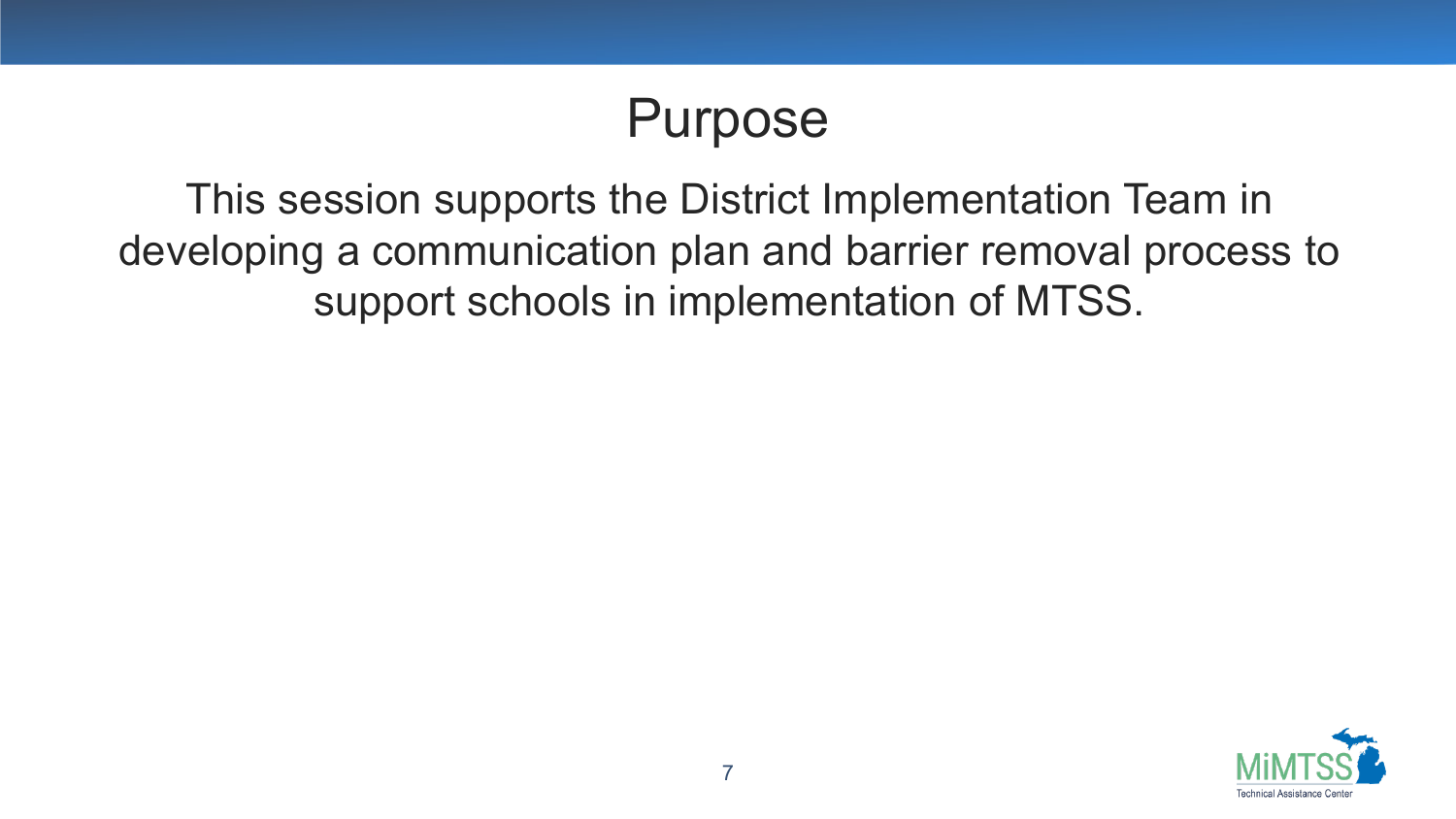#### Intended Outcomes

- Develop a communication plan and protocols to support implementation of MTSS
- Develop a barrier removal process to address implementation challenges
- Practice using and refining the barrier removal process

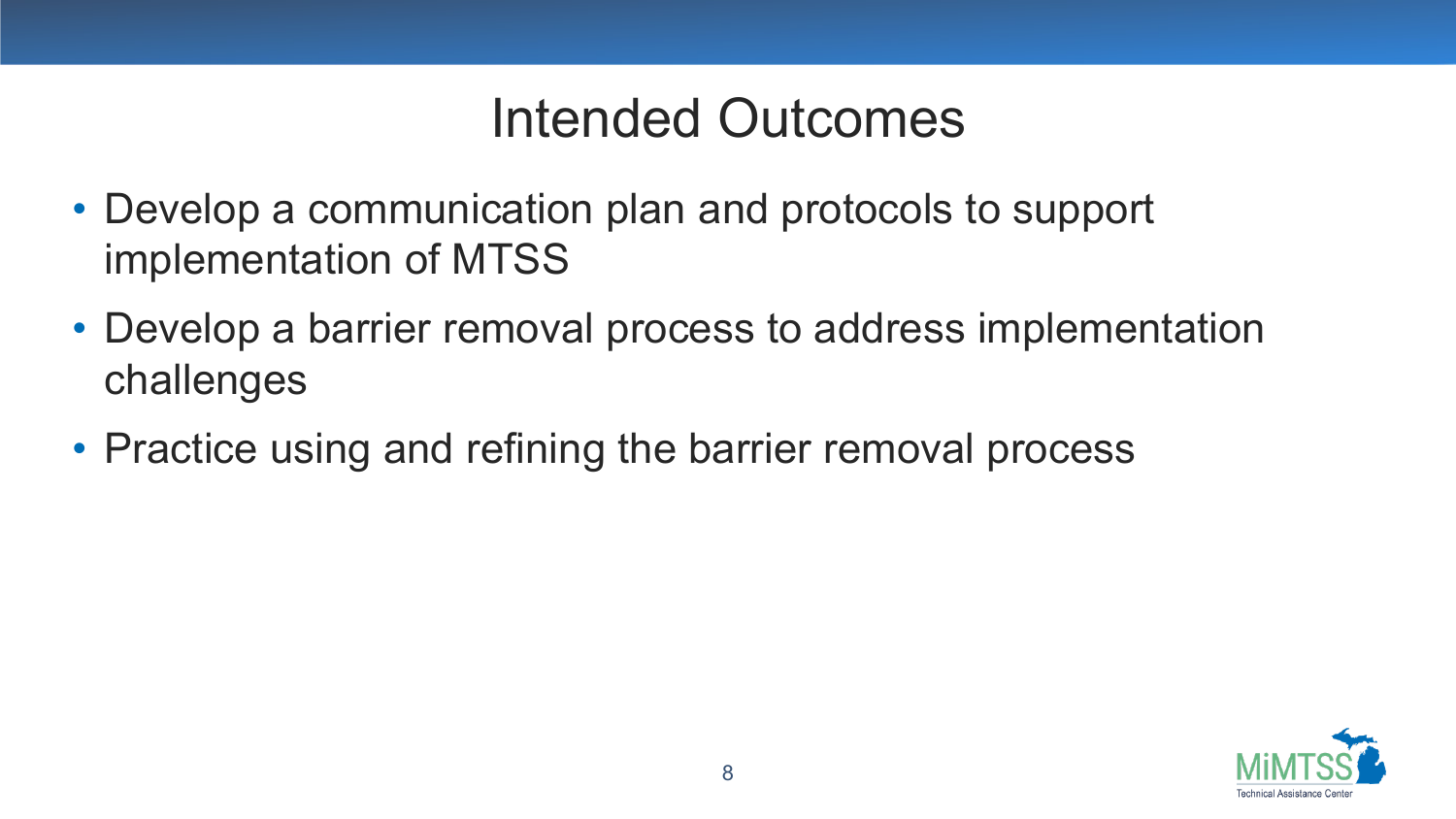#### Agenda

- 1.0 Interactive Review
- 2.0 Communication Plan
- 3.0 Barrier Removal Process
- 4.0 Next Steps

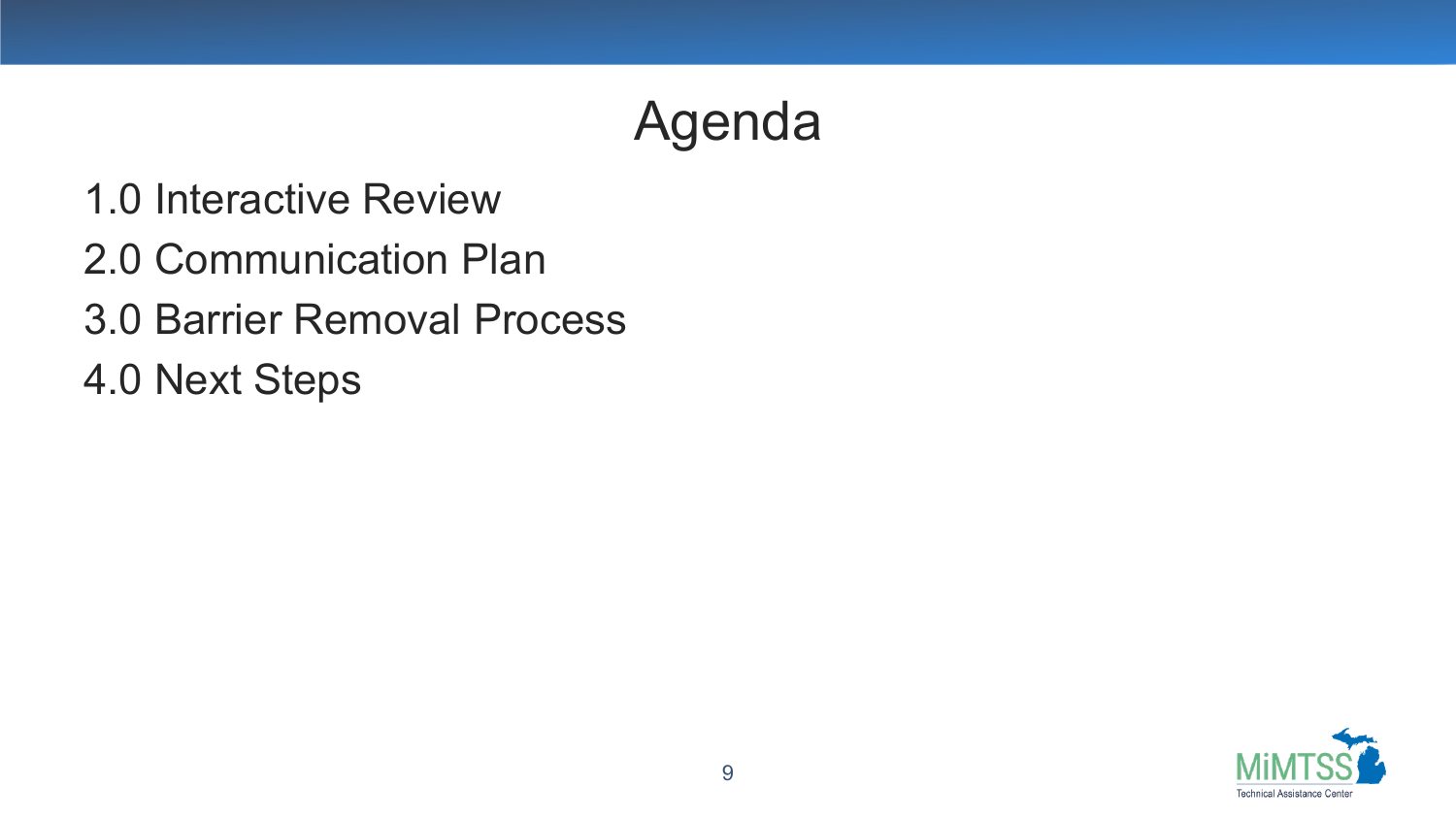## Use of Module Learning

- Immediate use:
	- DIT will use the school leadership team and coach linking communication protocols once schools begin installation in January, if not sooner

• Future use:

- Barrier removal process will be used as implementation barriers arise, once schools begin installing components of an MTSS framework
- Communication plan and barrier removal process will be continuously used to support implementation during and in-between DIT meetings

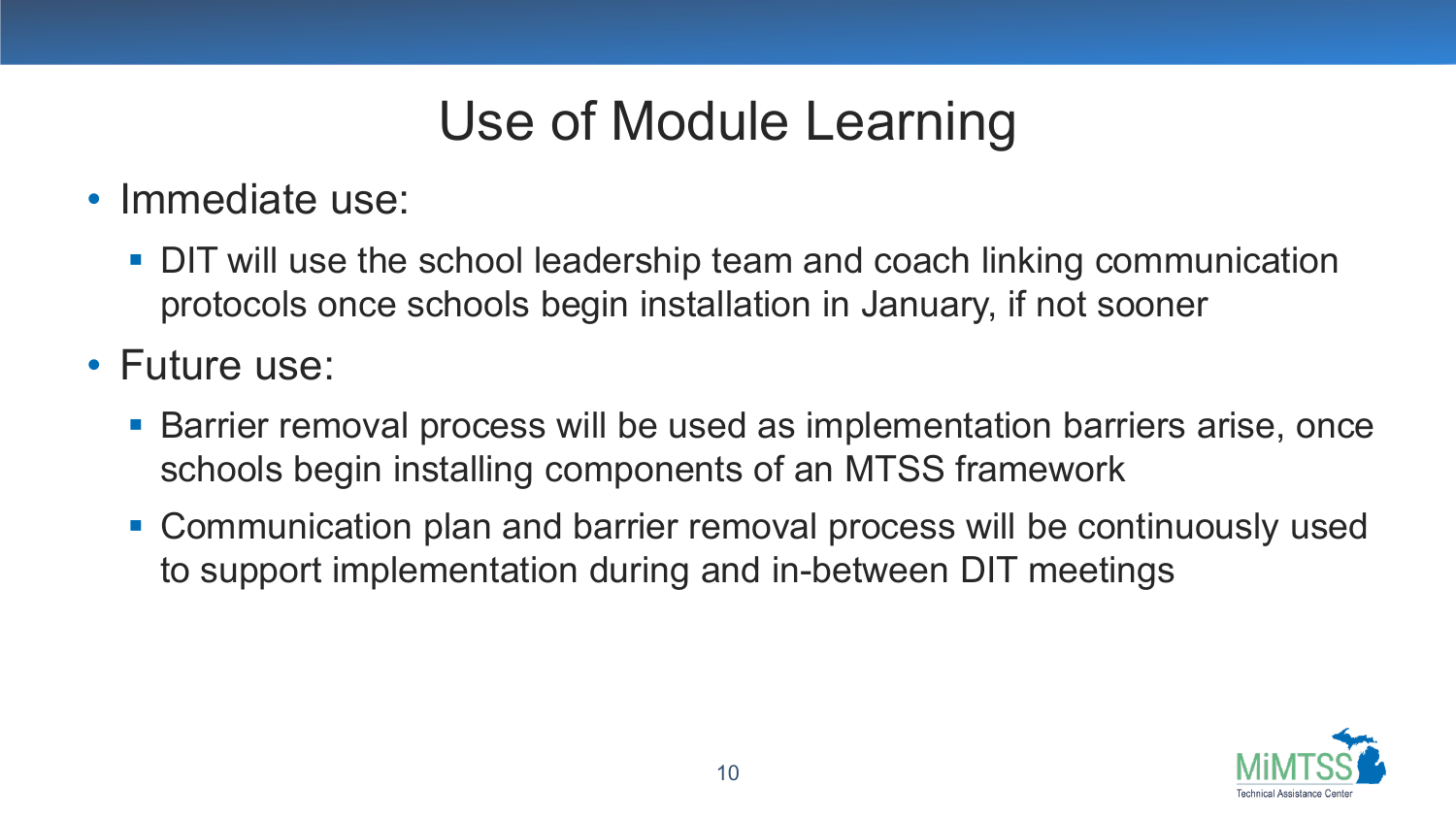#### 1.0 Interactive Review

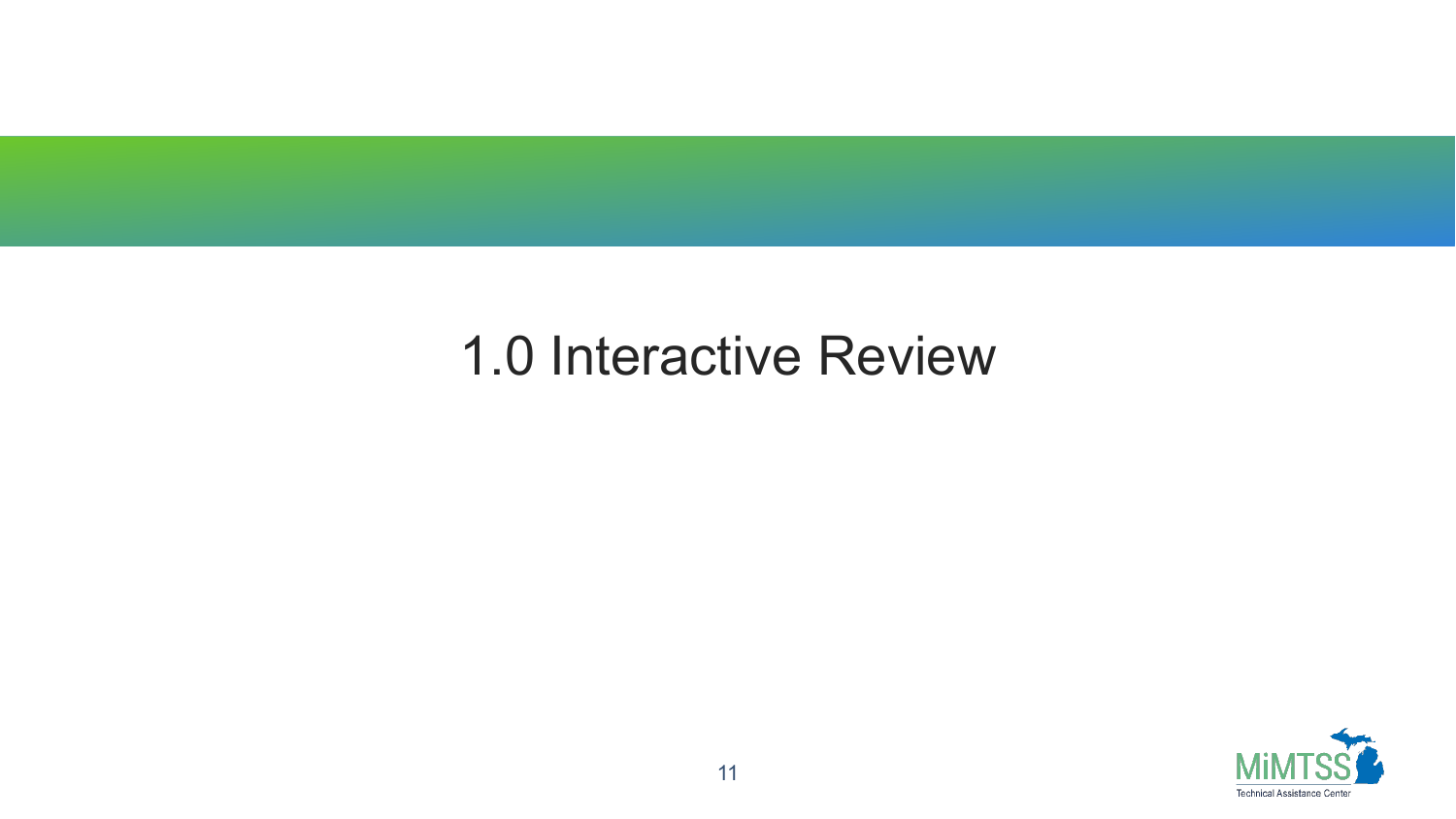#### Active Implementation Frameworks



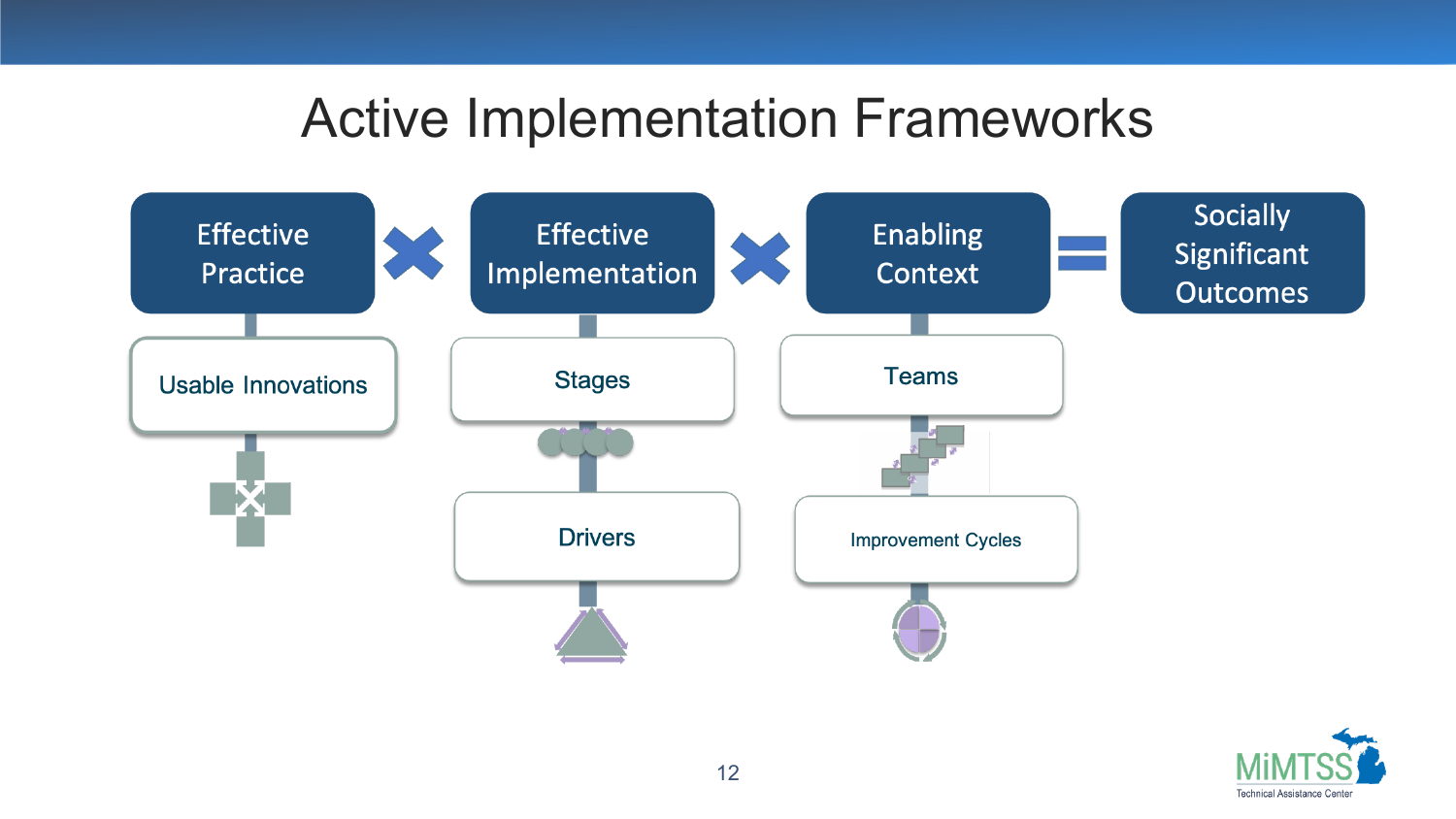#### Installation



(Fixsen, Naoom, Blase, Friedman, & Wallace, 2005)

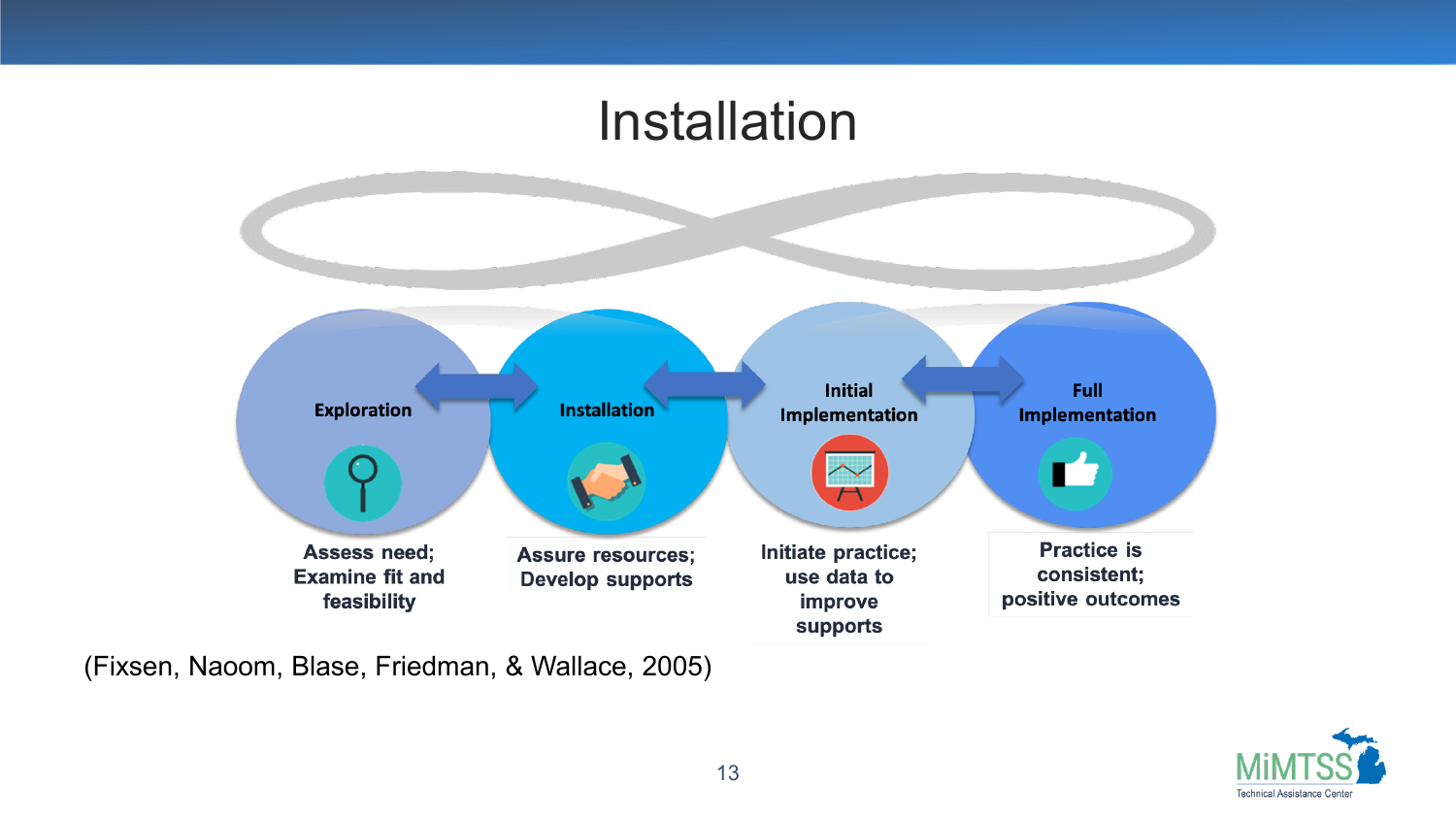#### District Implementation Infrastructure



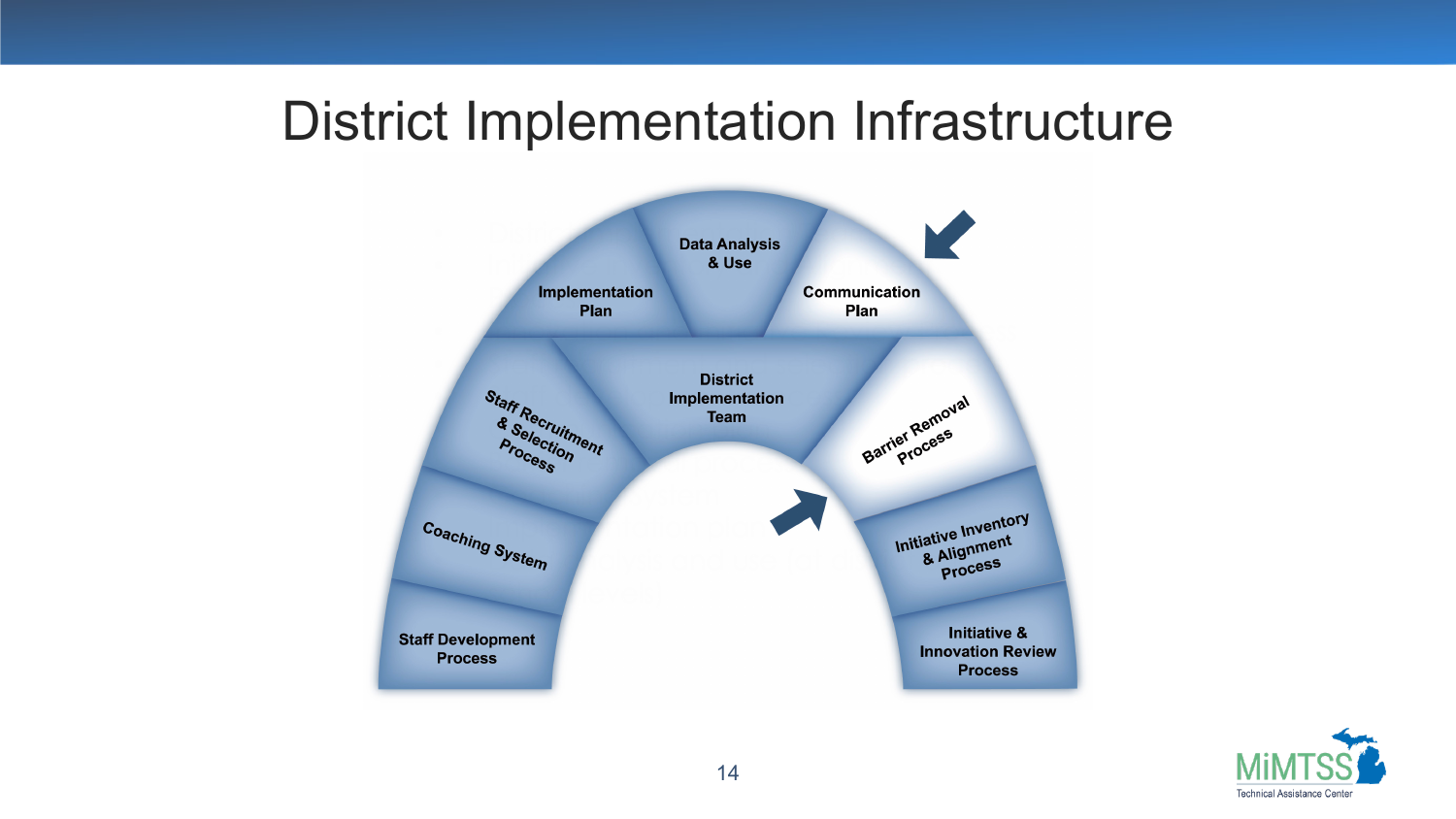## Making Connections

- MDE MTSS Practice Profile Essential Components:
	- Team-based Leadership
- District Capacity Assessment
	- Item 10: District uses a communication plan
	- Item 11: District uses a process for addressing internal barriers
	- Iftem 12: District uses a process to report policy relevant information to outside entities

(MDE MTSS Practice Profile, 2020; District Capacity Assessment, 2019)

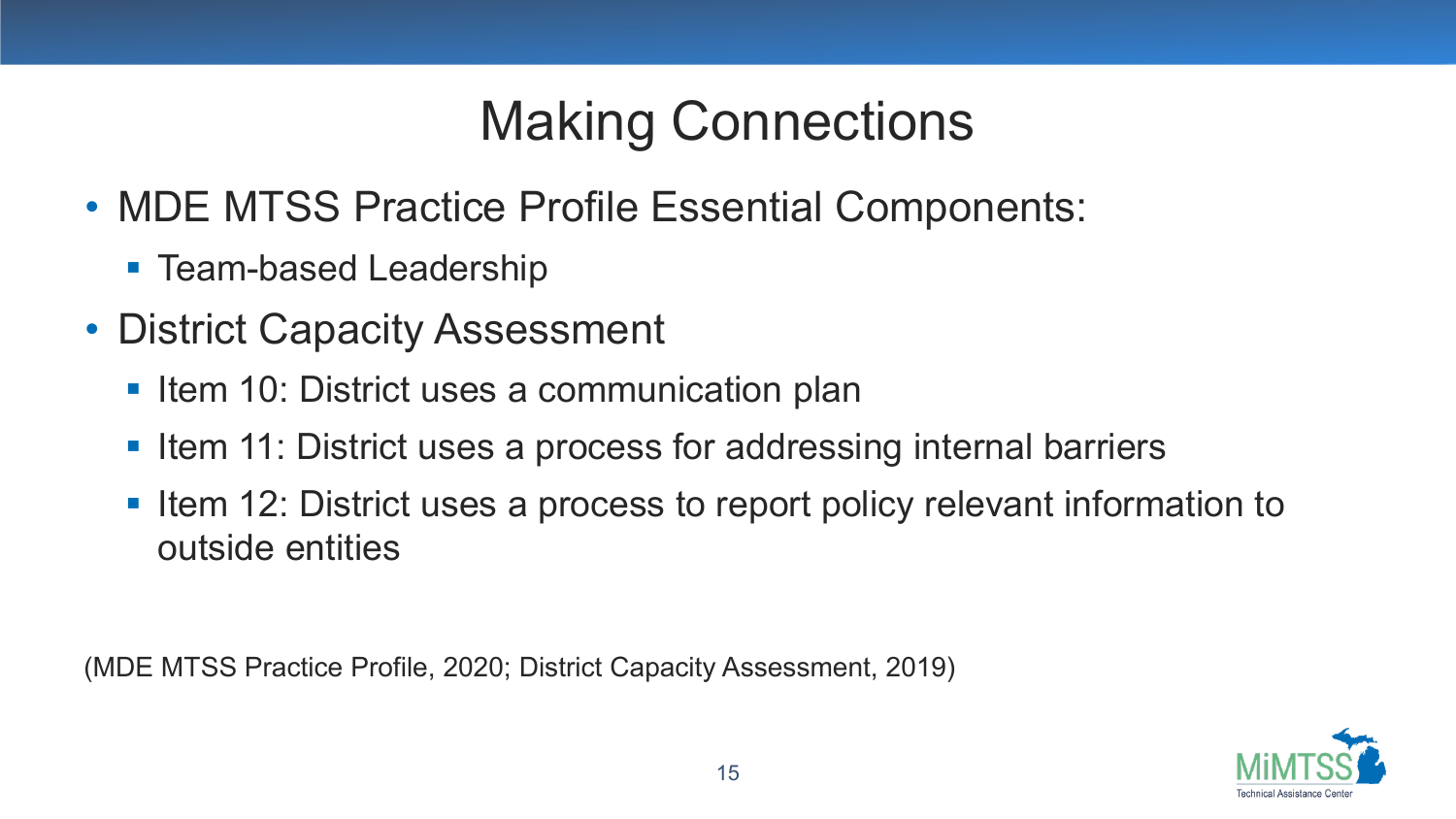# Activity 1.1

- Effective communication is essential to the success of any initiative in a district. Independently, reflect on your own experiences with communication.
	- What factors have led to positive communication experiences?
	- What factors have contributed to poor communication experiences?
- As a team, discuss your experiences. Keep these in mind as we work to shape your district's communication plan and barrier removal process.

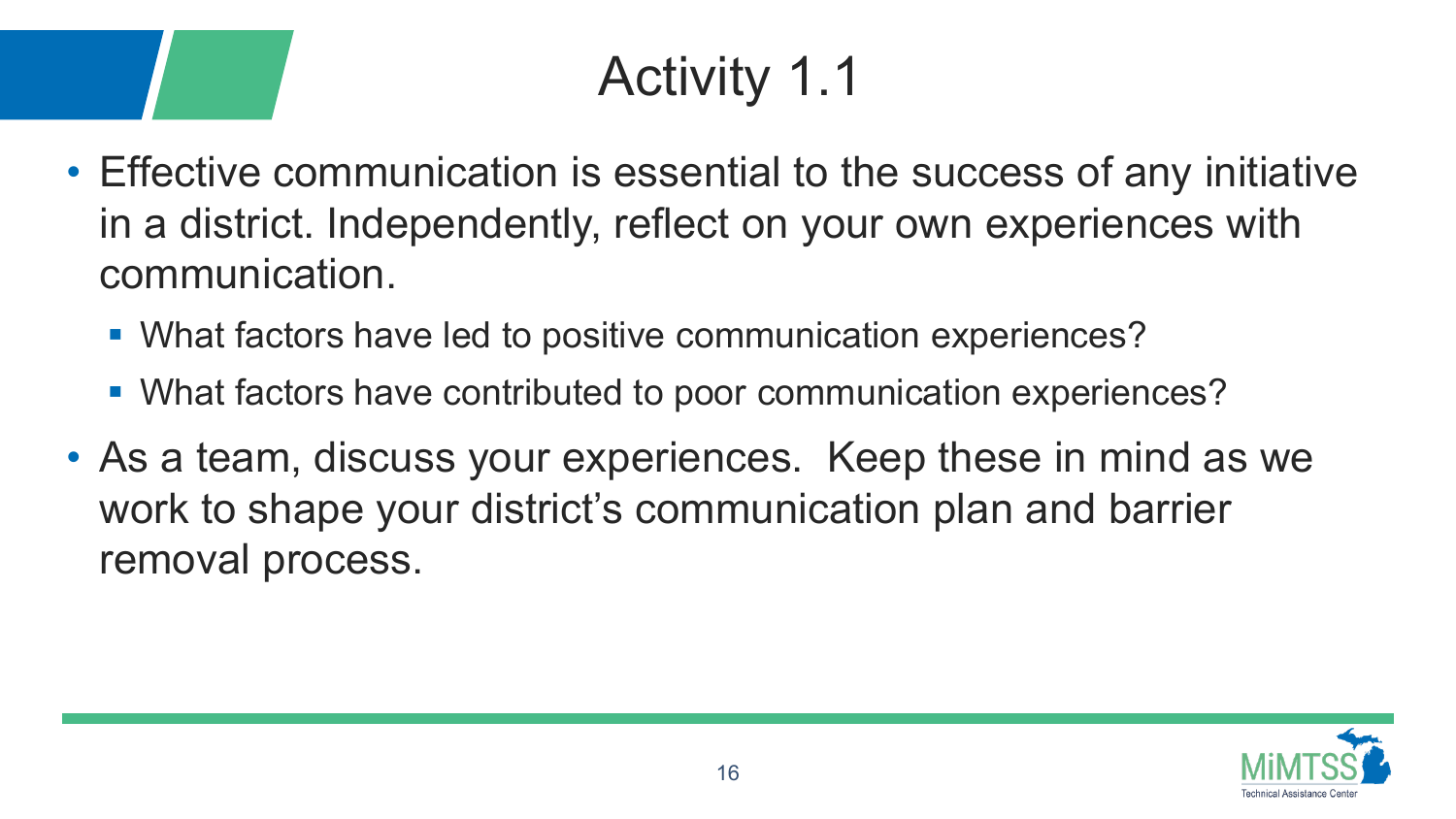#### Communication Plan

• A written document which outlines the protocols (process) for communicating to and gathering information from internal and external groups/teams whose work would be impacted by the selection and use of effective innovations across the district

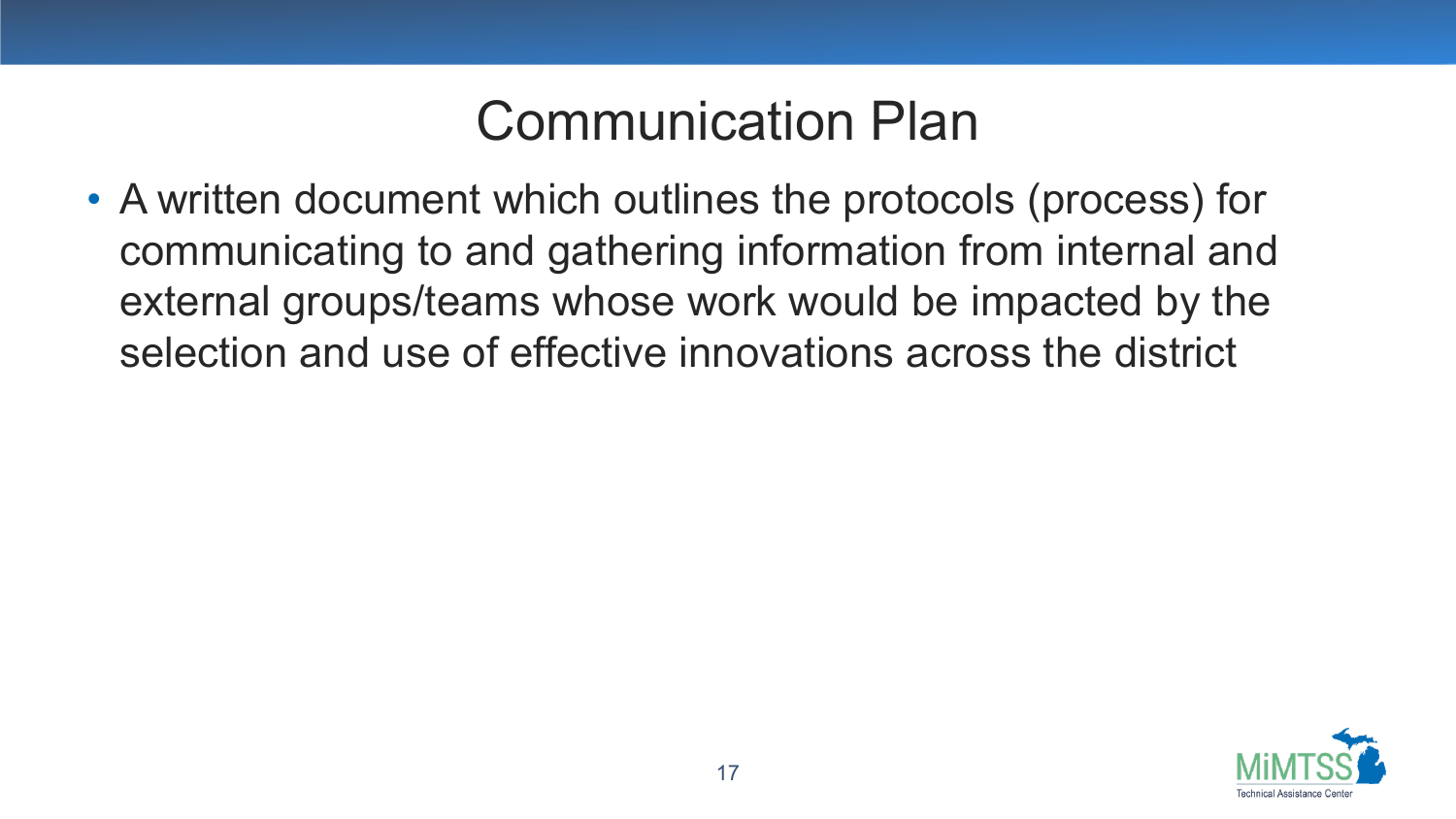#### Barrier Removal Process

• Outlines a series of steps taken from the point that the District Implementation Team is made aware of an implementation barrier until the barrier is resolved

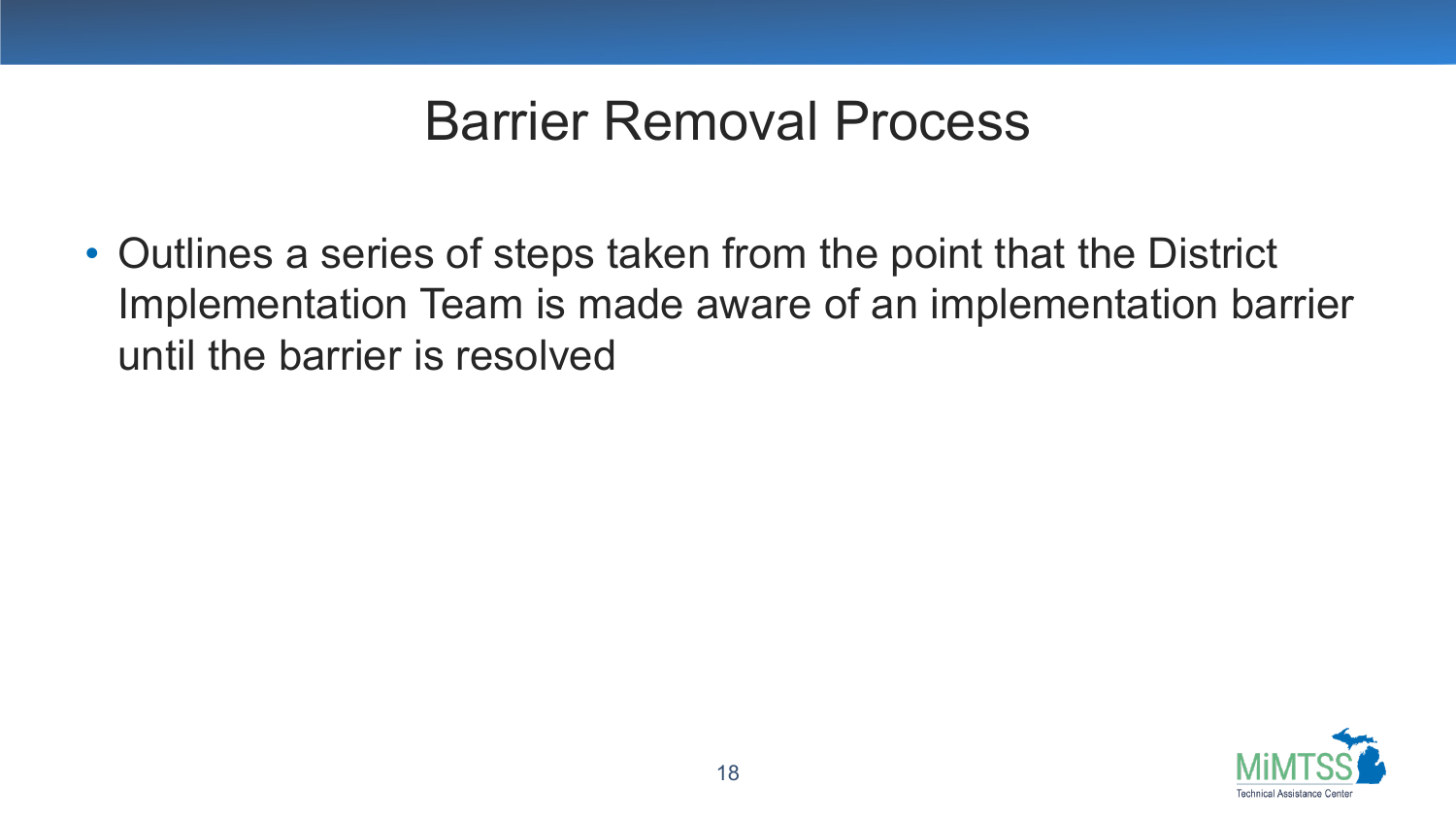# Activity 1.2

• As a team or independently, engage in the activity below

#### • **MTSS Scattergories**

- On a piece of paper or sticky note, create two column headings, "Communication" and "Barrier Removal"
- When your Implementation Specialist says "GO," you will have one minute to record as many single or two-word phrases as you can to describe each category
- For example, under communication, you might say "identify groups"
- When your Implementation Specialist says "STOP," be prepared to share out items from your list

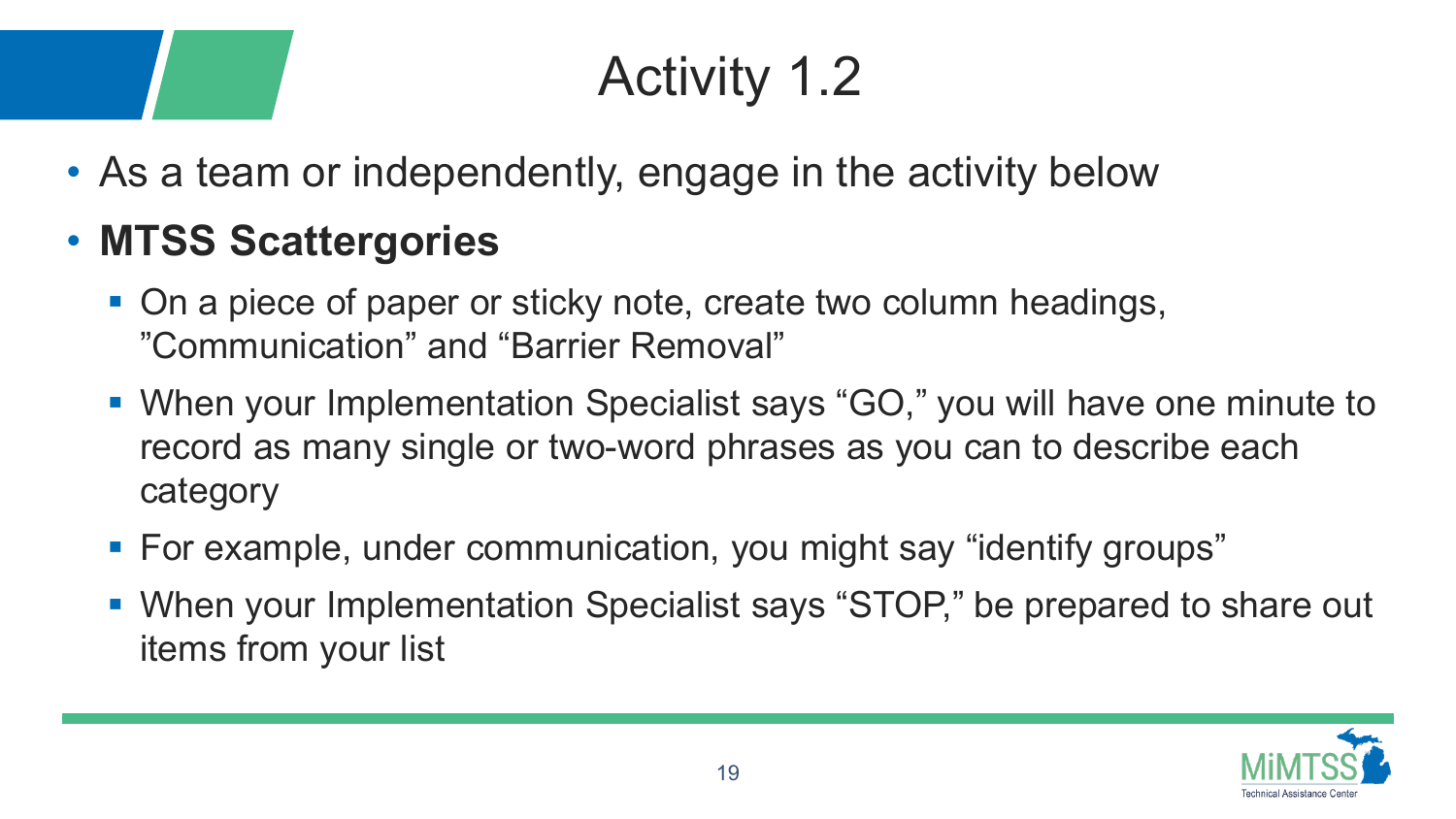#### 2.0 Communication Plan

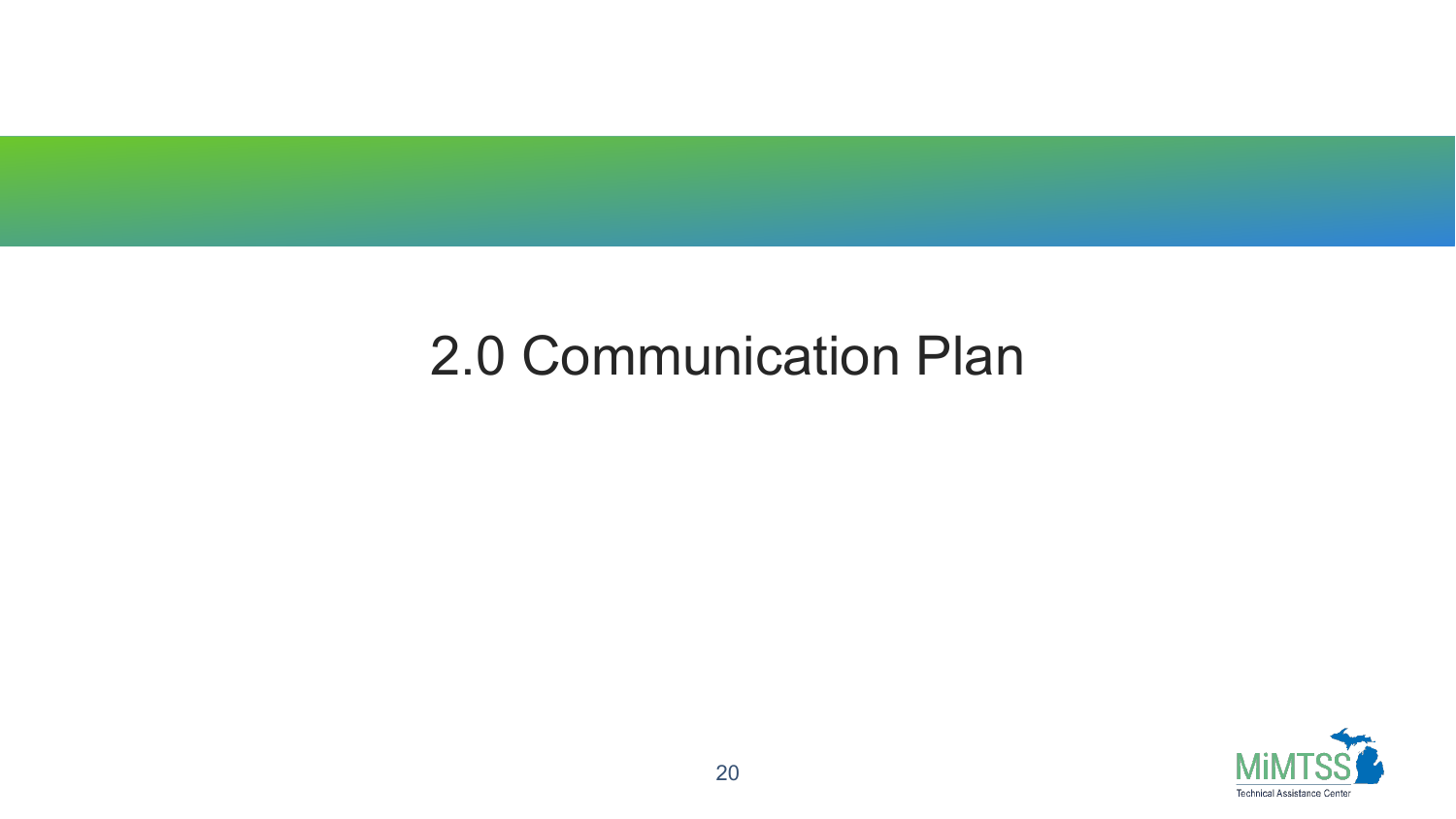## Communication Plan Components

- 1. Identified Groups / Teams (e.g., internal, external)
- 2. Designees from each group / team that are assigned the task of gathering and disseminating information
- 3. Protocol (process) for what information needs to be gathered and disseminated to each group / team, in what format, and in a pre-determined timeframe
- 4. Communication survey and the dates to assess the effectiveness of communication

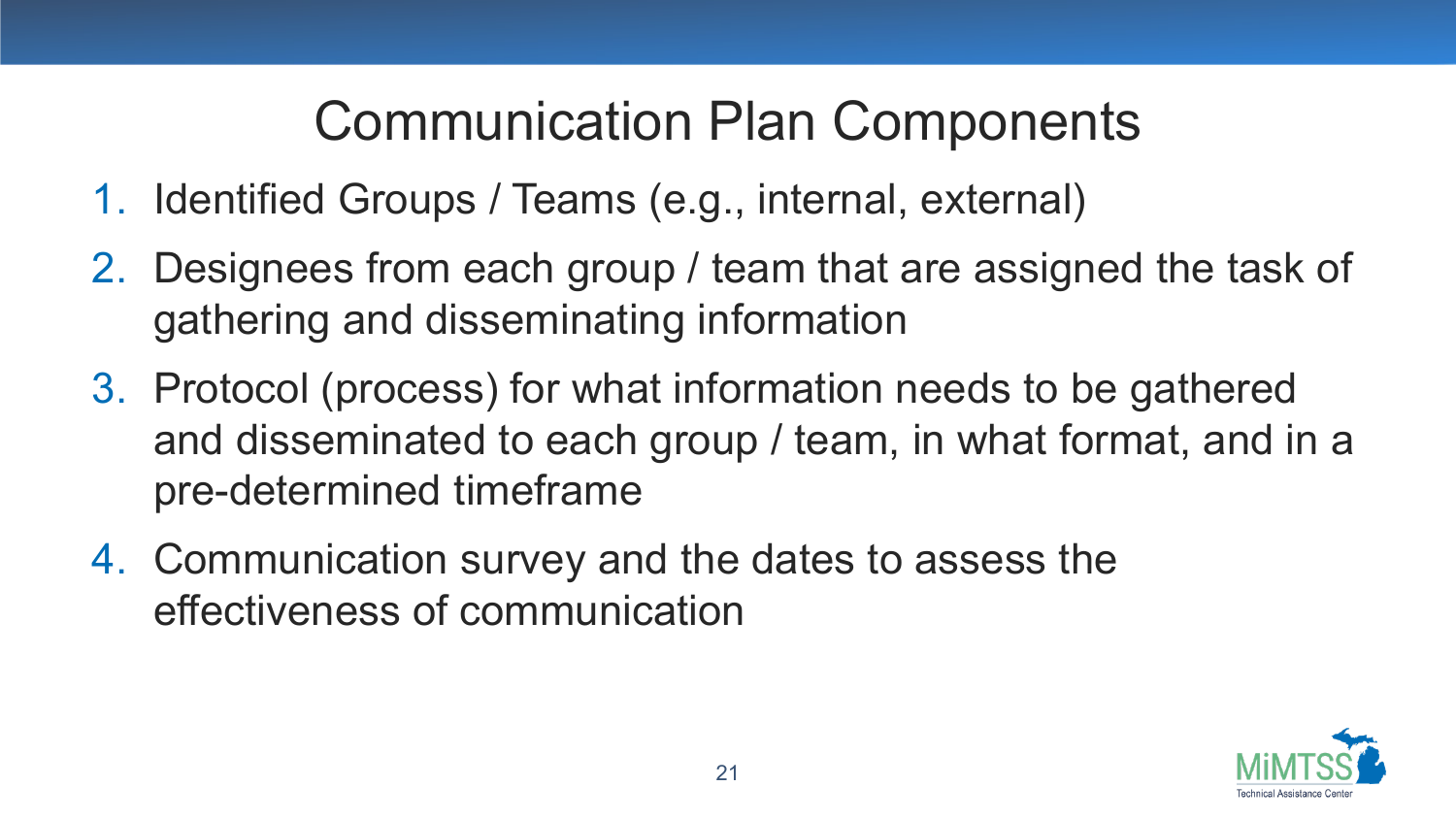#### Plan Development

- At a minimum, the plan should include the following groups:
	- **MIMTSS TA Center**
	- **Central Office**
	- Administrators
	- **School Leadership Teams**
	- **School Leadership Team Coaches**
	- ISD, if applicable
- As you implement MTSS, you will identify other stakeholder groups with whom you need to communicate

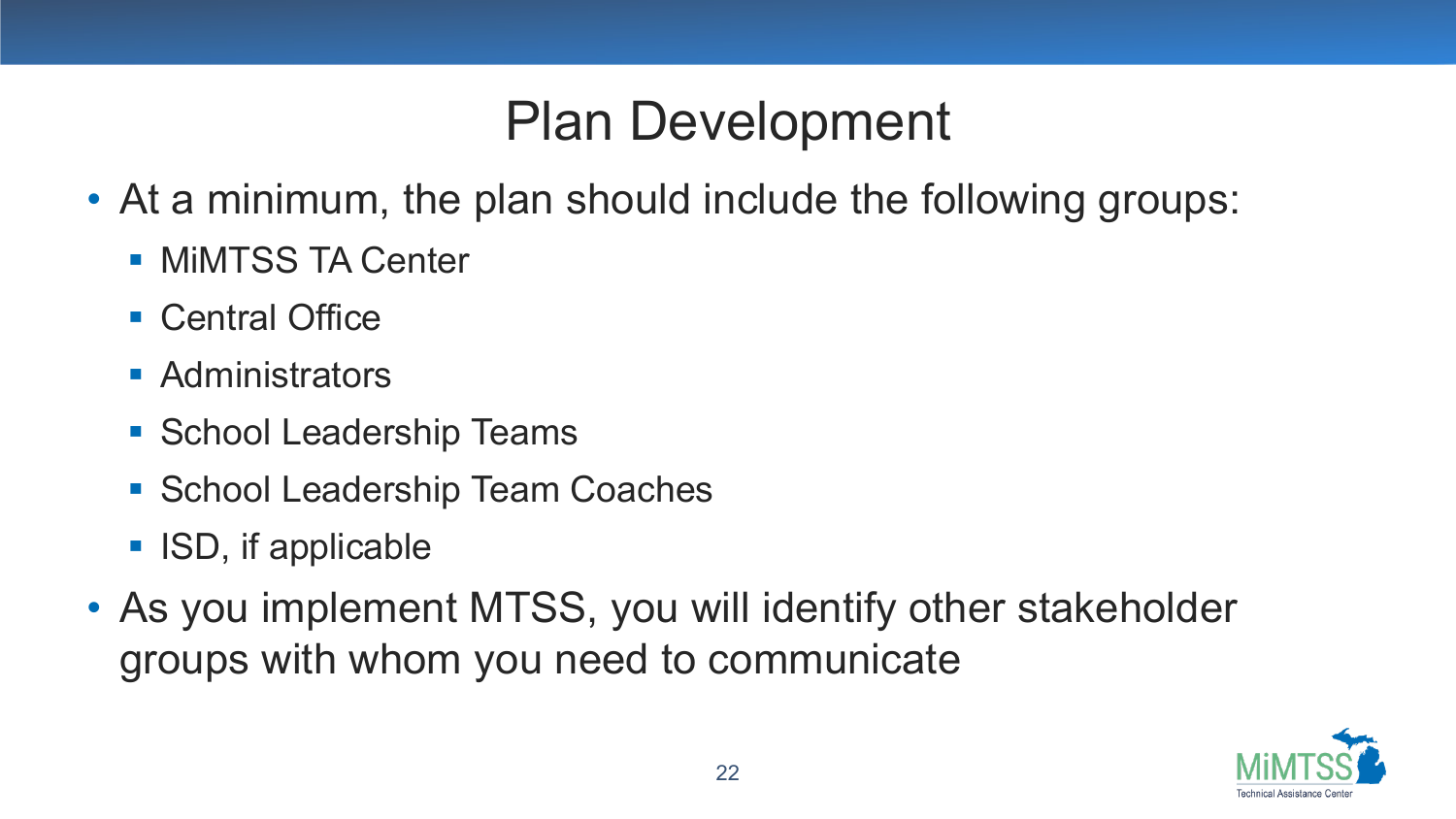# Activity 2.1

- Your Implementation Specialist and Coordinator will facilitate your team in the review and refinement of the following sections of the communication plan:
	- **Overview**
	- Part 1: Groups / Teams
	- Part 2: Designees
- As a team, review your responses to the second reflection question from the prework and discuss which stakeholder groups the DIT will need to communicate with regularly and add them to the plan

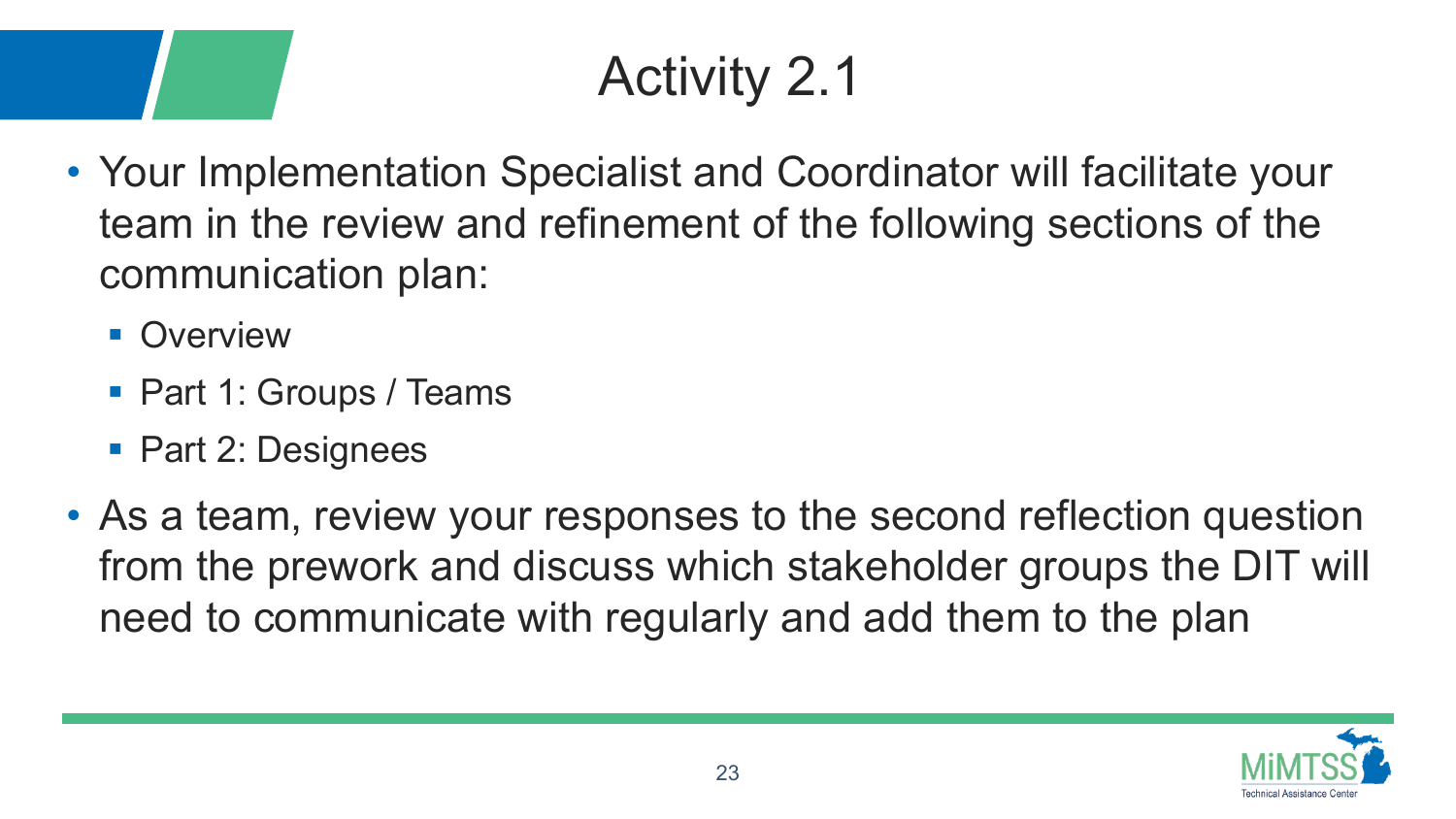### Protocol Development

- Outline the who, what, when, and how for communicating to and from groups
- For each group, consider the following:
	- **What information do you need from them?**
	- What information do they need from you?
	- What is the appropriate level of communication? (e.g., frequency, method)

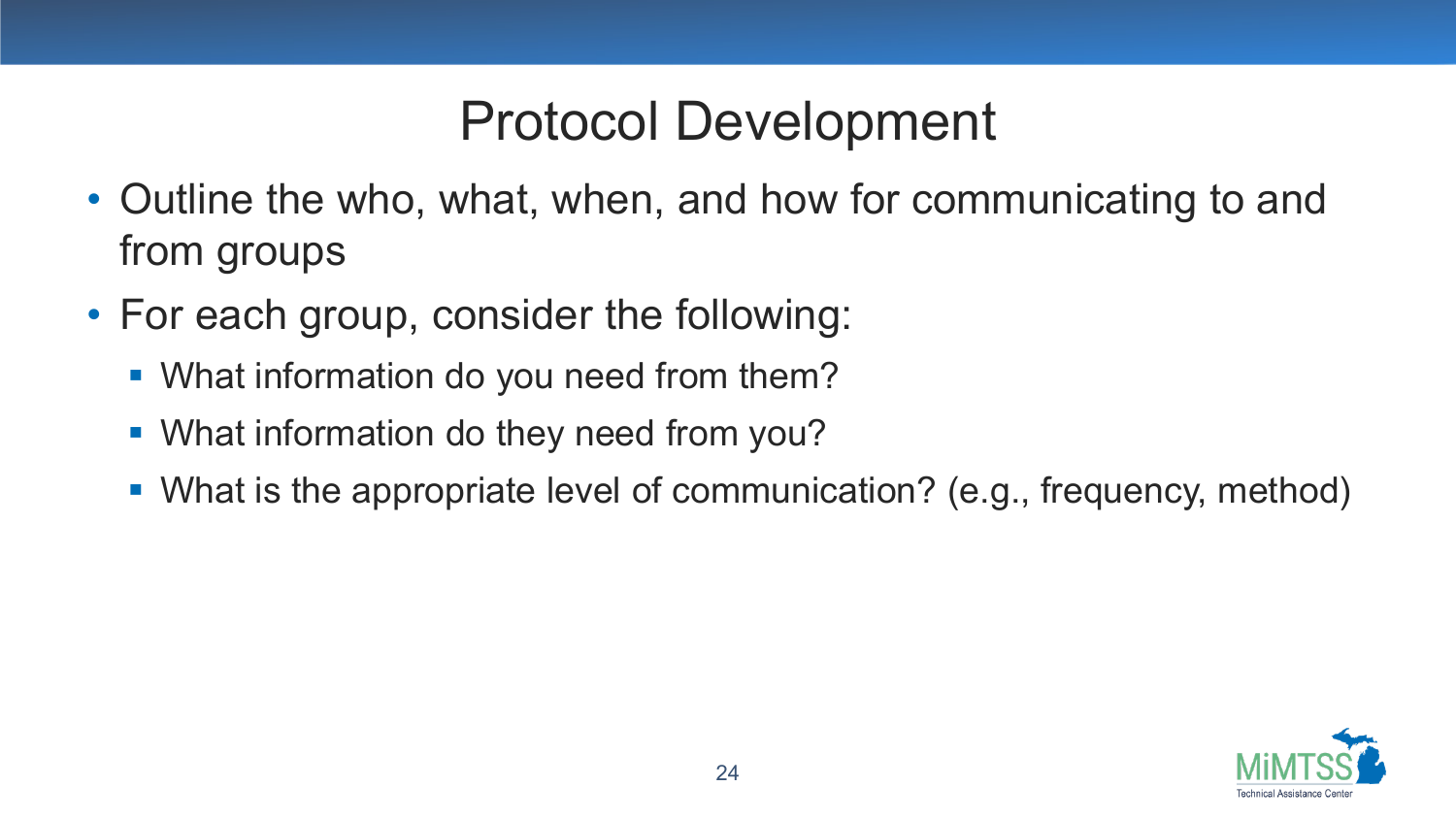#### MTSS "Need to Knows"

- Communication from DIT (General Topics):
	- **Membership & meeting schedule**
	- **Accomplishments**
	- **Plans for removing implementation barriers**
	- **Upcoming professional learning**
	- **District data analysis and use**
	- Use of initiative inventory, alignment and review process

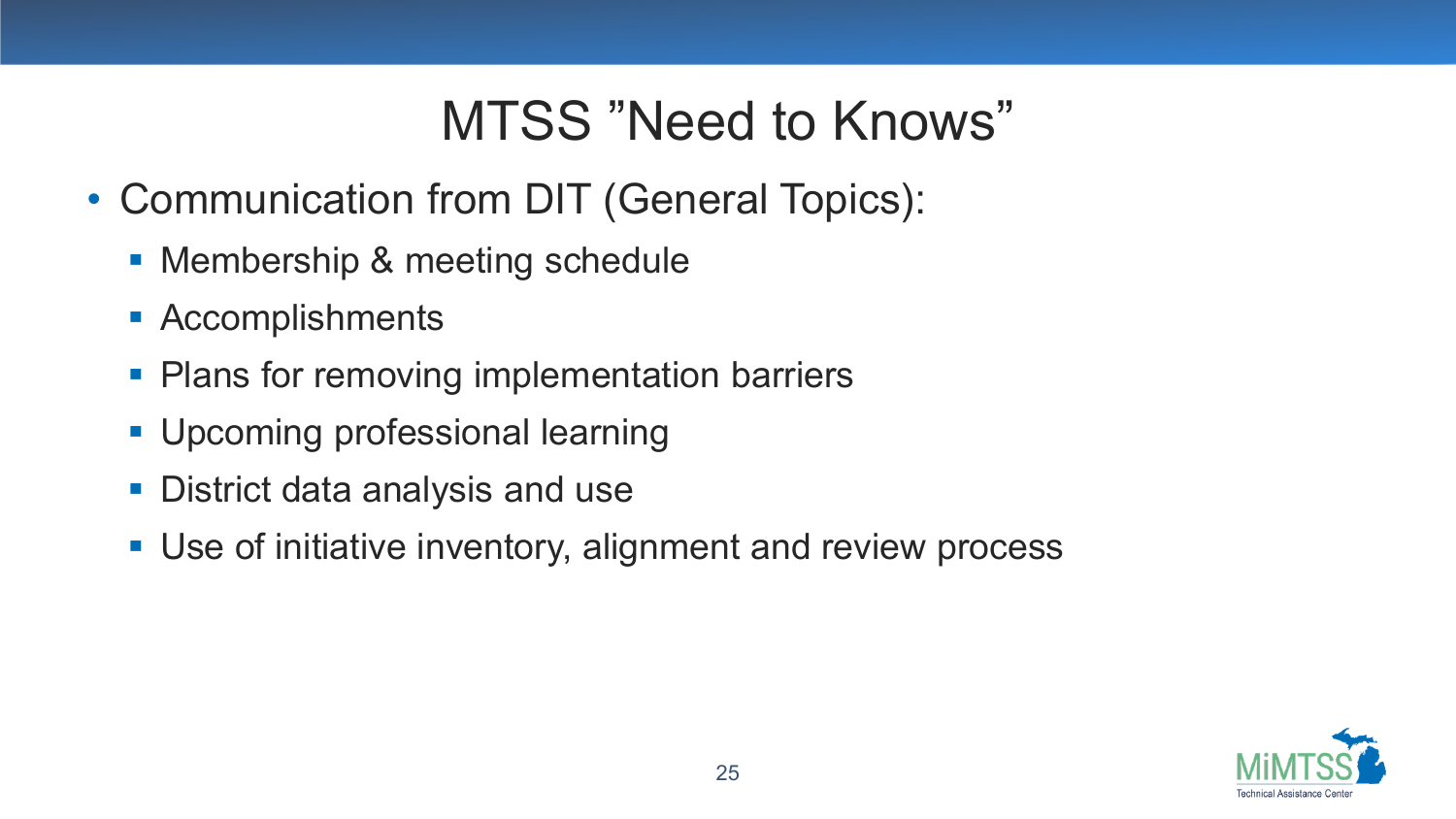## MTSS "Need to Knows" (cont.)

- Communication to DIT (General Topics):
	- **Accomplishments**
	- **Implementation Barriers**
	- Implementation Updates (e.g., feedback, questions, data analysis and use)
- General topics apply to most groups, however additional topics need to be considered
- Protocols should be reviewed and mutually agreed upon to ensure the "need to knows" for each group are addressed

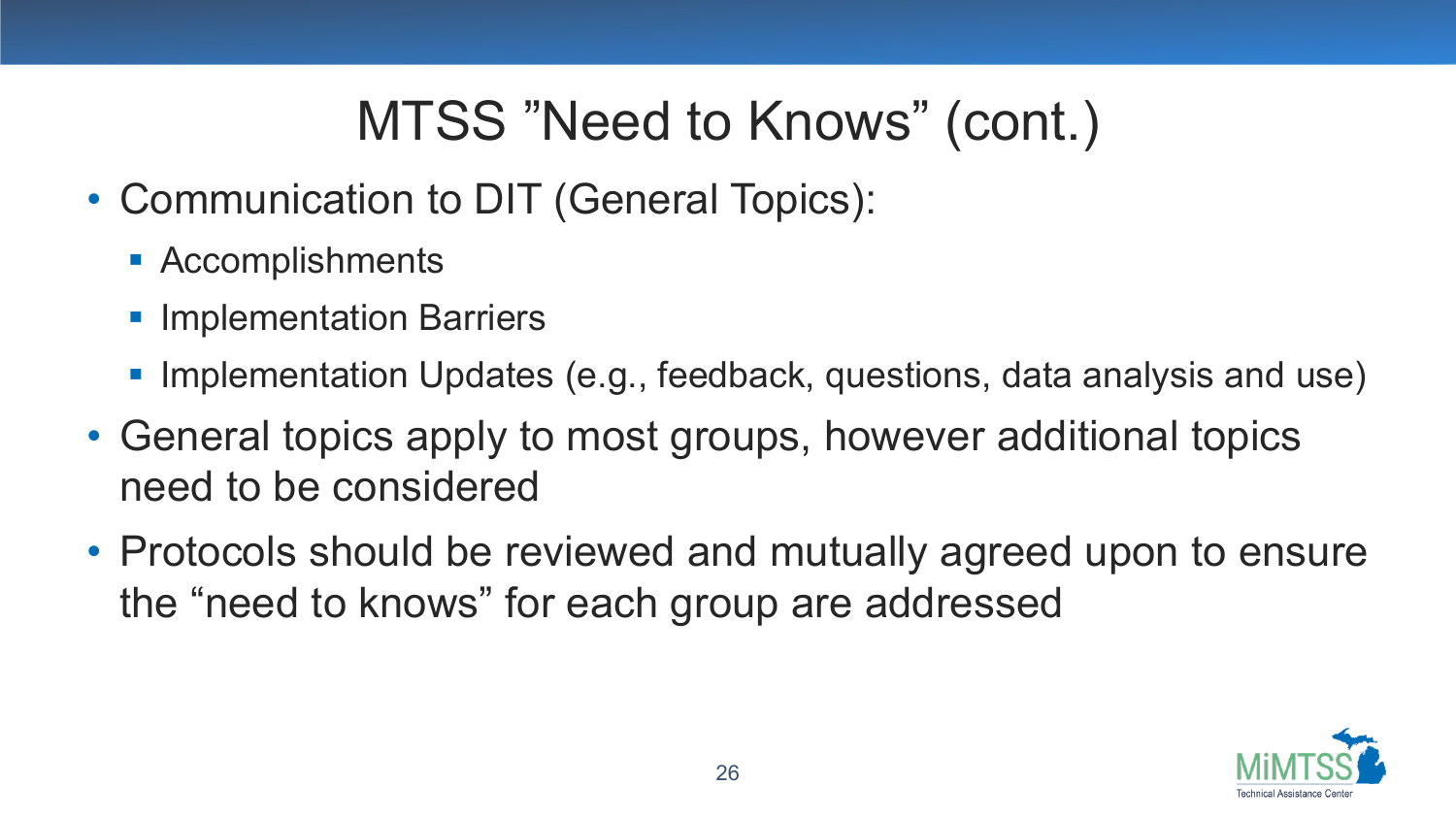# Activity 2.2

- Your Implementation Specialist and Coordinator will facilitate your team in the review and refinement of the following sections of the communication plan:
	- Part 3: Protocols
	- **Example 20 Figure 10 Figure 10 Figure 10 Figure 10 Figure 10 Figure 10 Figure 10 Figure 10 Figure 10 Figure 10** communication plan
- Be sure to share the drafted communication protocols with the designee for each group to ensure mutual agreement and approval

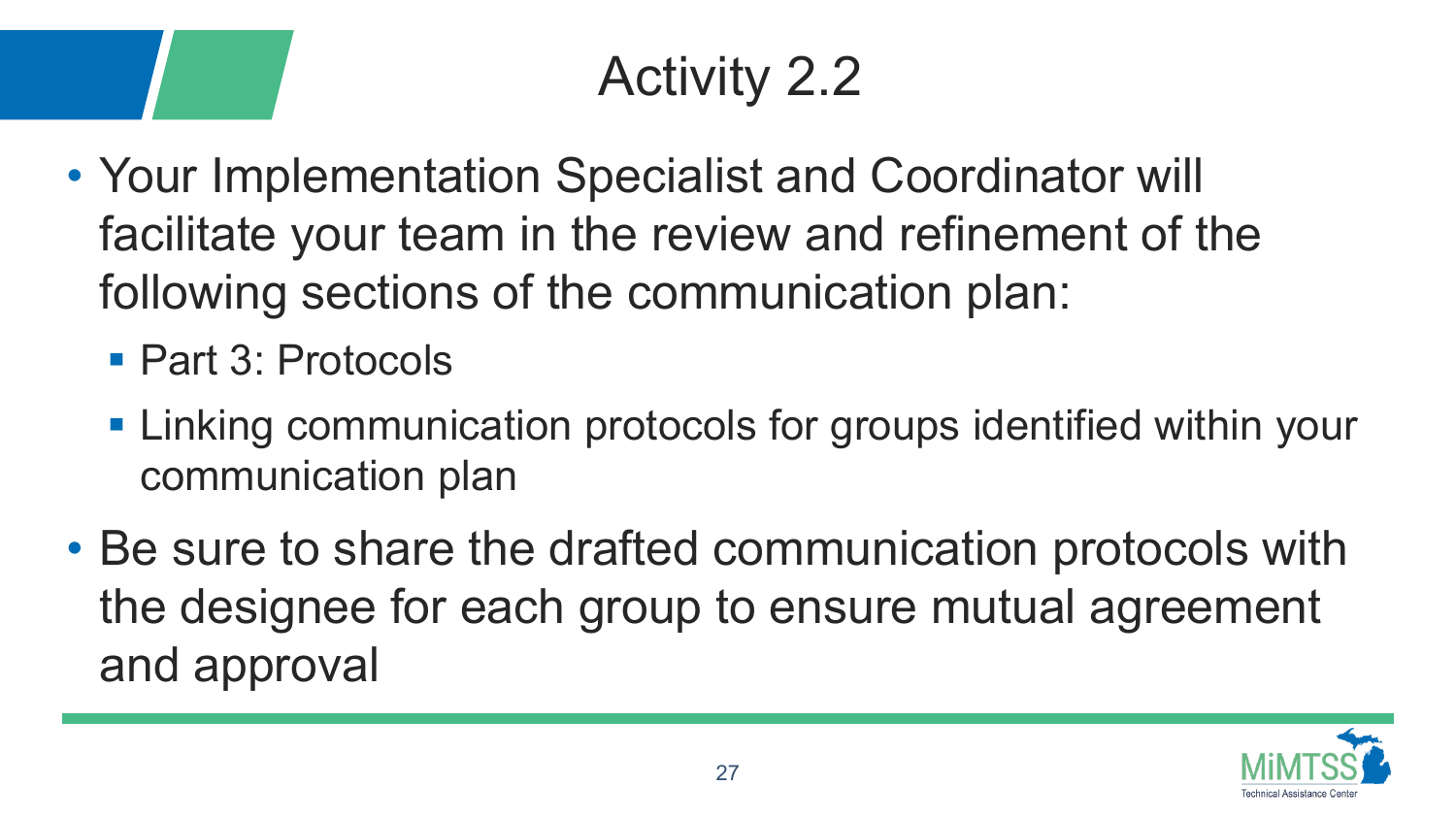## Using the Communication Plan

- Examples of consistent use include:
	- Listing groups / teams from the Communication Plan on the DIT standard meeting agenda under the topic of "communication"
	- Assigning someone to the role of "Communication Liaison" to access the Linking Communication Protocols developed to recall what groups / teams and the DIT "need to know" from one another
	- Developing communication templates with standing topics used by teams (e.g., DIT, SLT) and sent out after each meeting
	- Consistently surveying staff and using data to refine the communication plan
	- Reviewing and updating the plan for accuracy annually

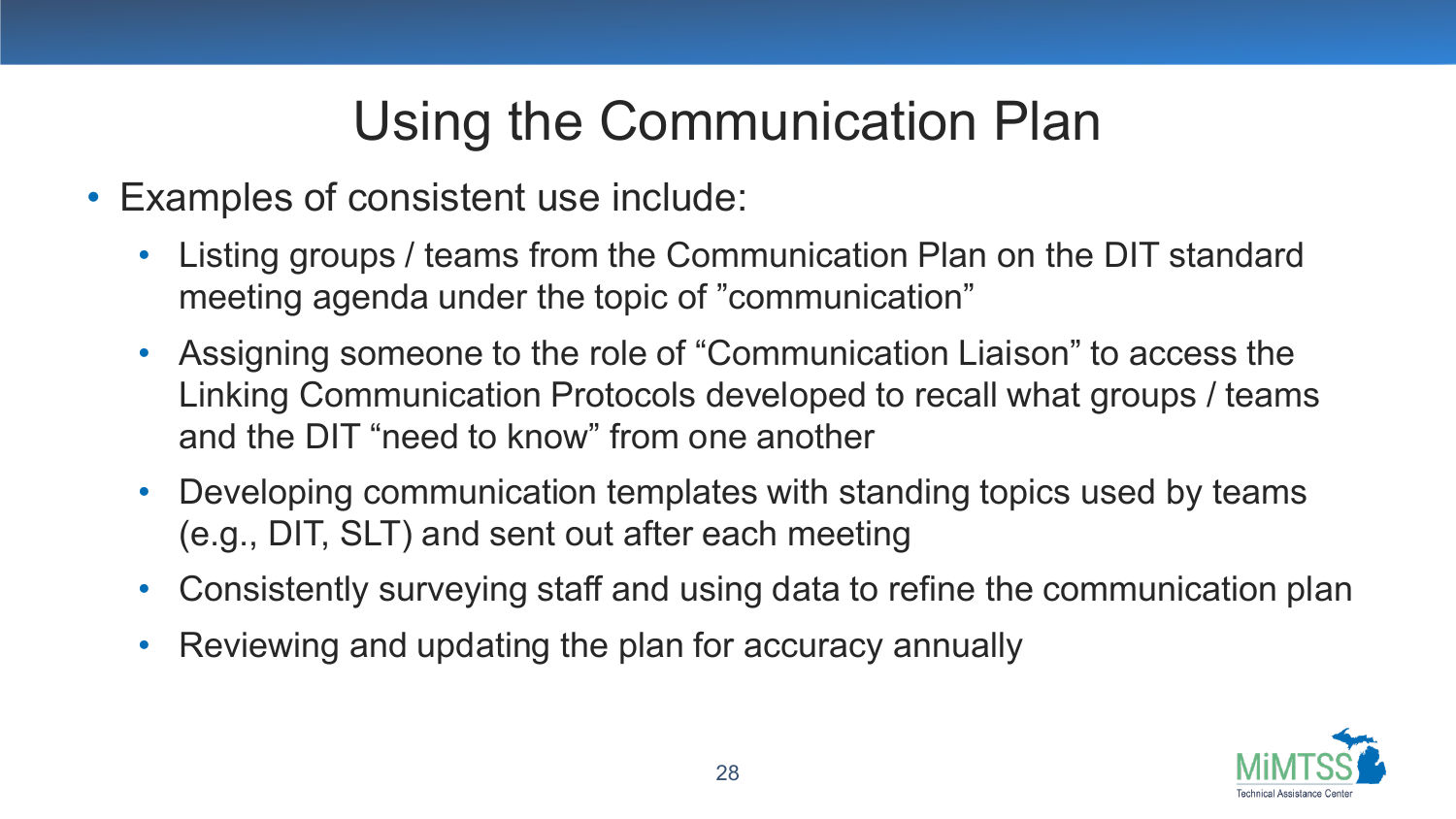### Making the Plan Accessible

- All staff need to be able to access the communication plan
- Making the plan accessible ensures a common understanding of the structures that have been developed to support communication across the district
- Methods for ensuring access include:
	- **District website**
	- **Shared District Drive (e.g., Google Drive)**
	- Sharing at least annually during staff meetings or other meeting structures

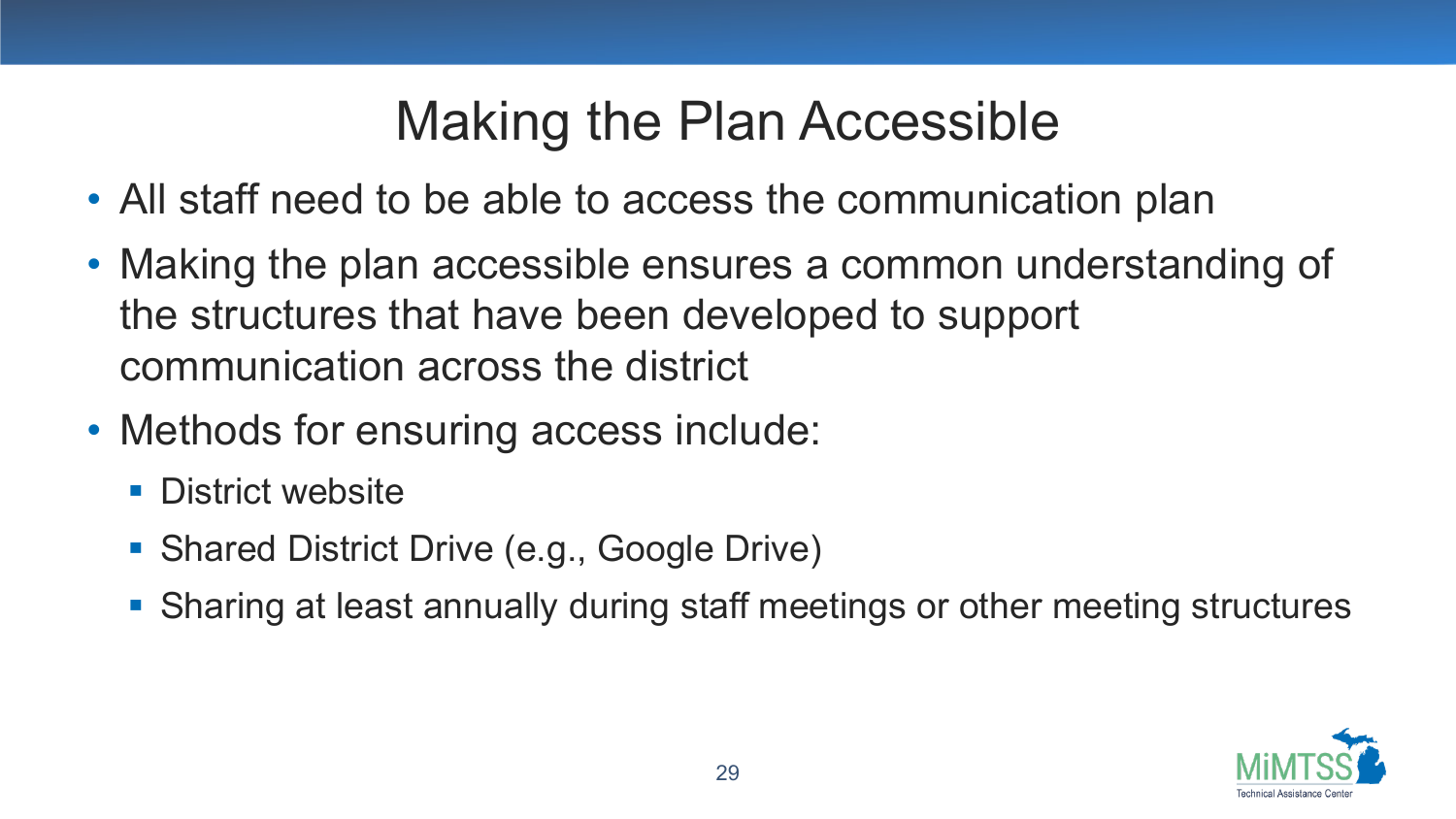## Communication Effectiveness Survey

- Survey is used to measure the effectiveness of communication from the DIT
- Collected from stakeholder groups identified within the communication plan
- Creates an opportunity to make refinements to communication based on survey feedback
- Example survey has been provided to your team

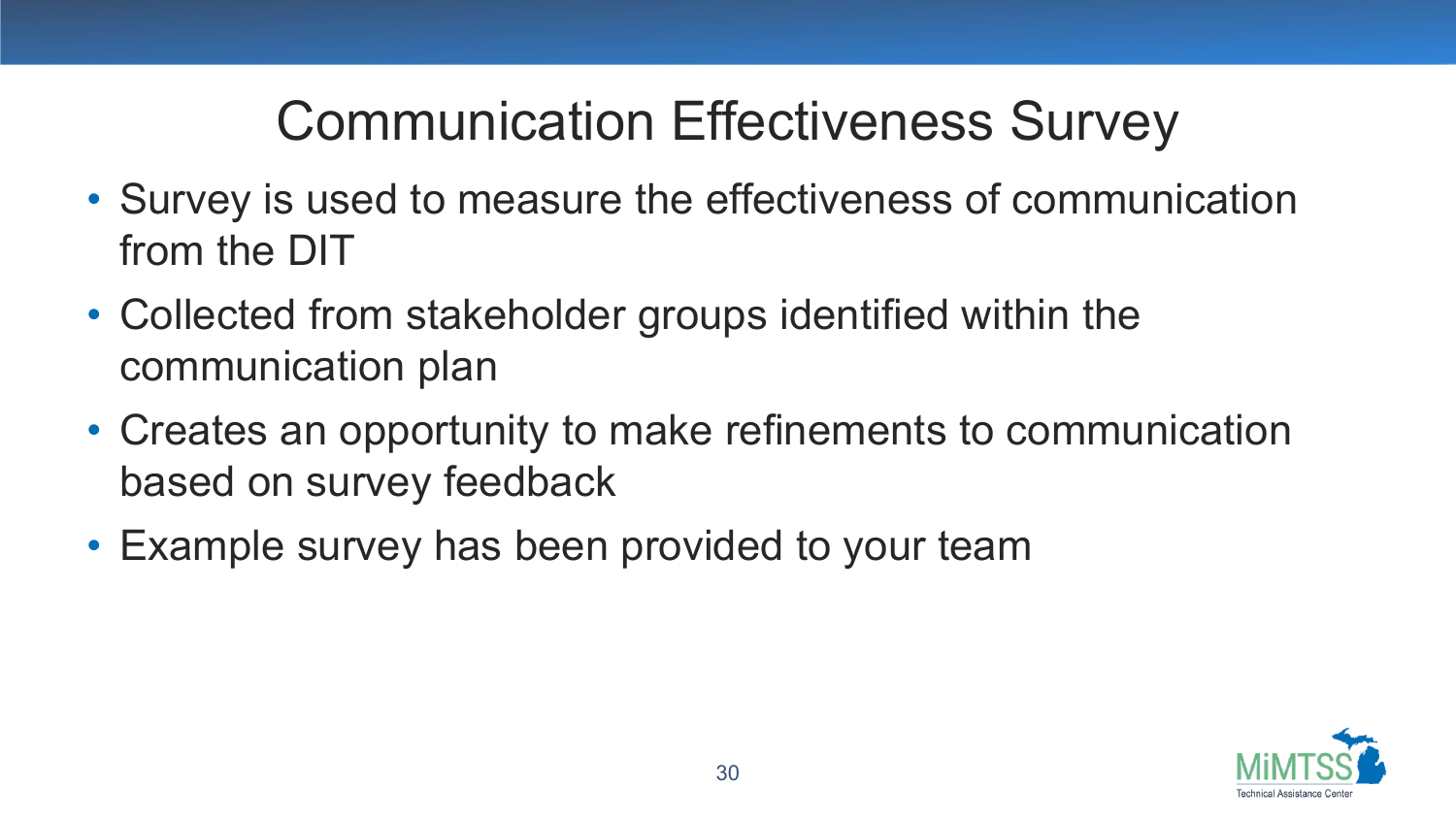# Activity 2.3

- Your Implementation Specialist and Coordinator will facilitate your team in the review and refinement of the remaining sections of the communication plan:
	- **Guidelines for Use**
	- **Part 4: Communication Effectiveness Survey**
- Once the plan and protocols have been finalized, they will need to be reviewed and approved by executive leadership

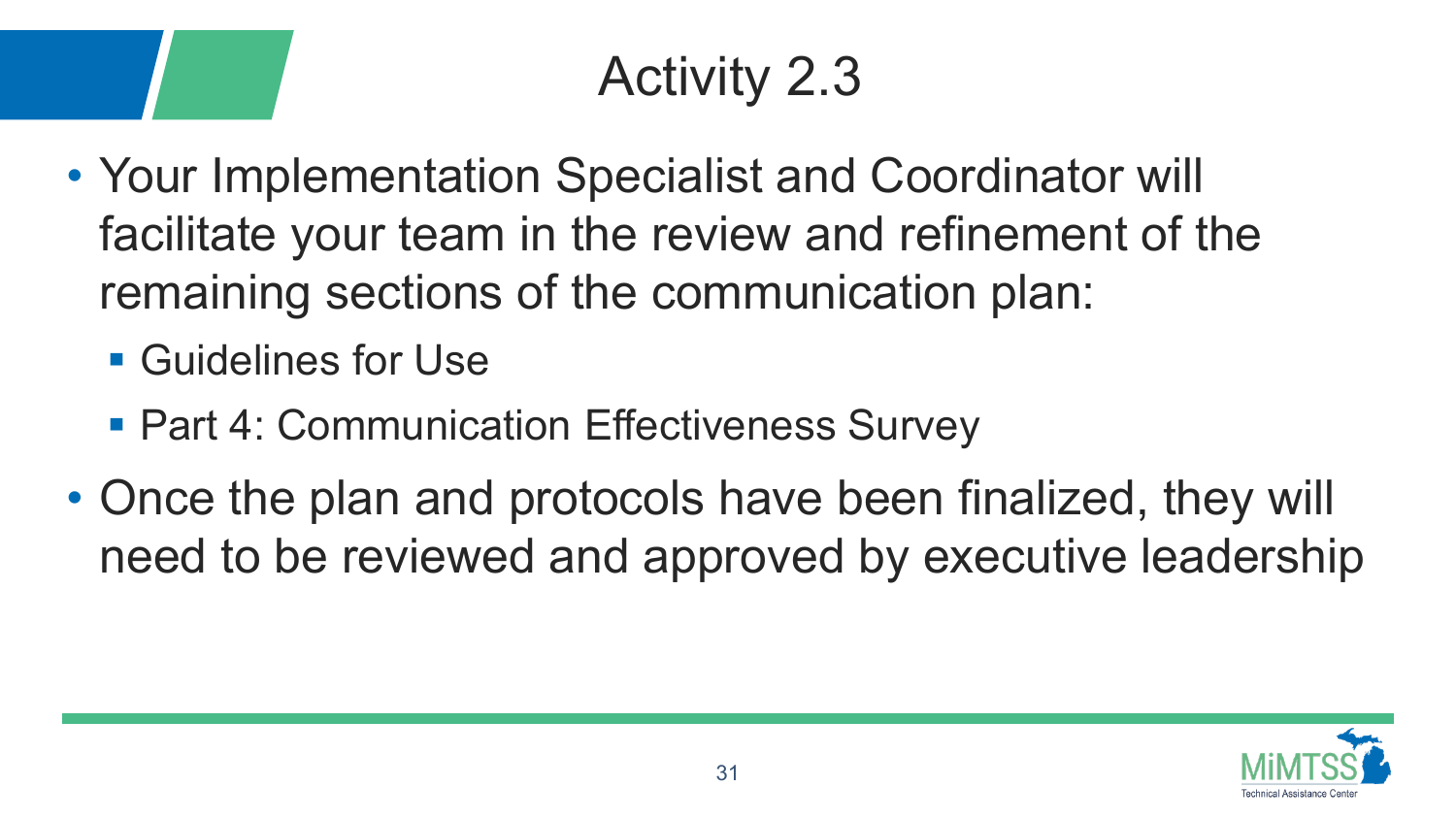#### 3.0 Barrier Removal Process

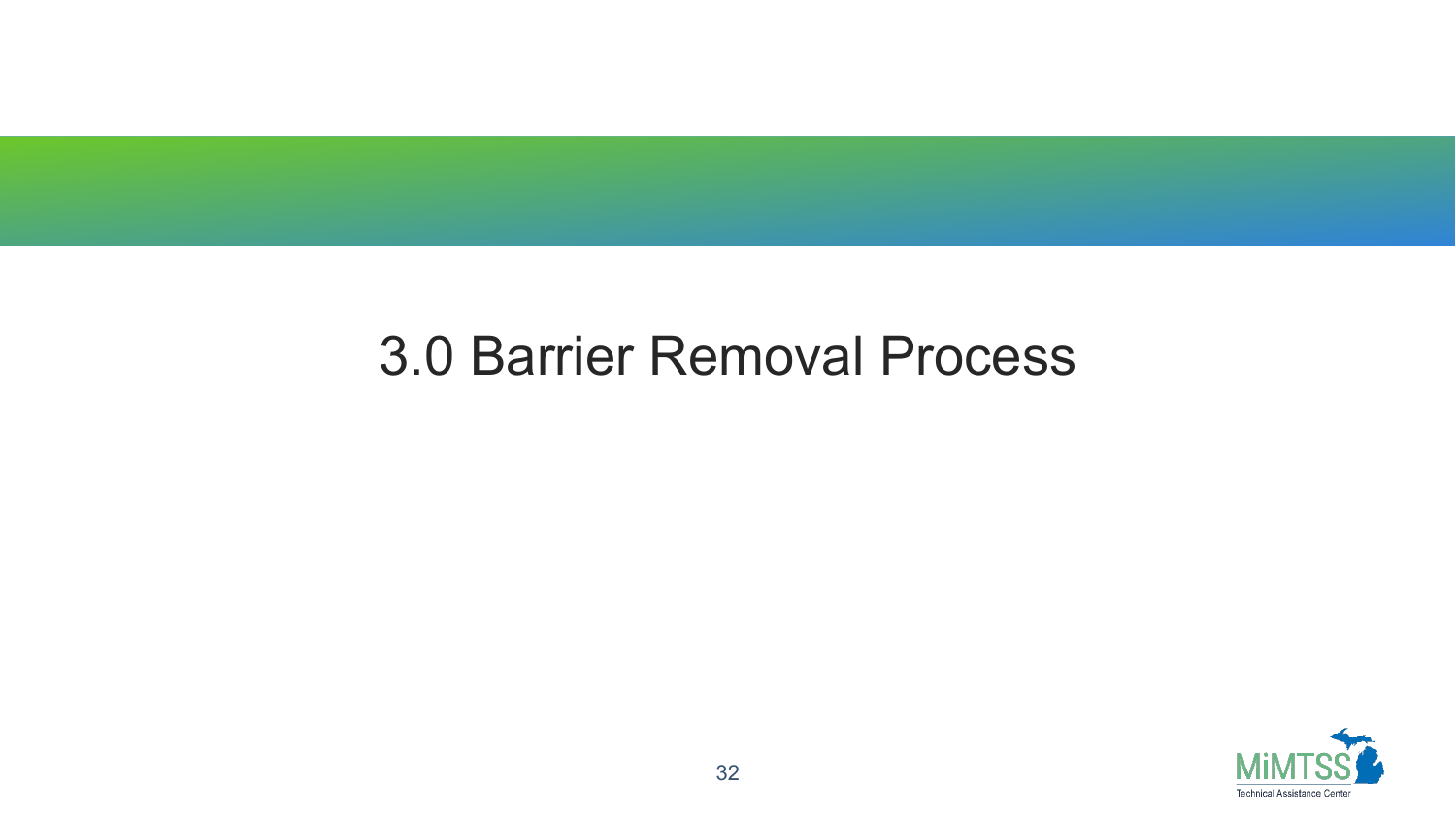## Developing a Process

- Your Coordinator and executive leader have drafted a barrier removal process for your team to review which includes
	- Mechanism to record barriers and venue(s) for where they are discussed
	- Steps to address implementation barriers
	- **Individuals with decision-making authority to address specific types of** barriers
- Today you will practice using the process to refine and shape it's contents

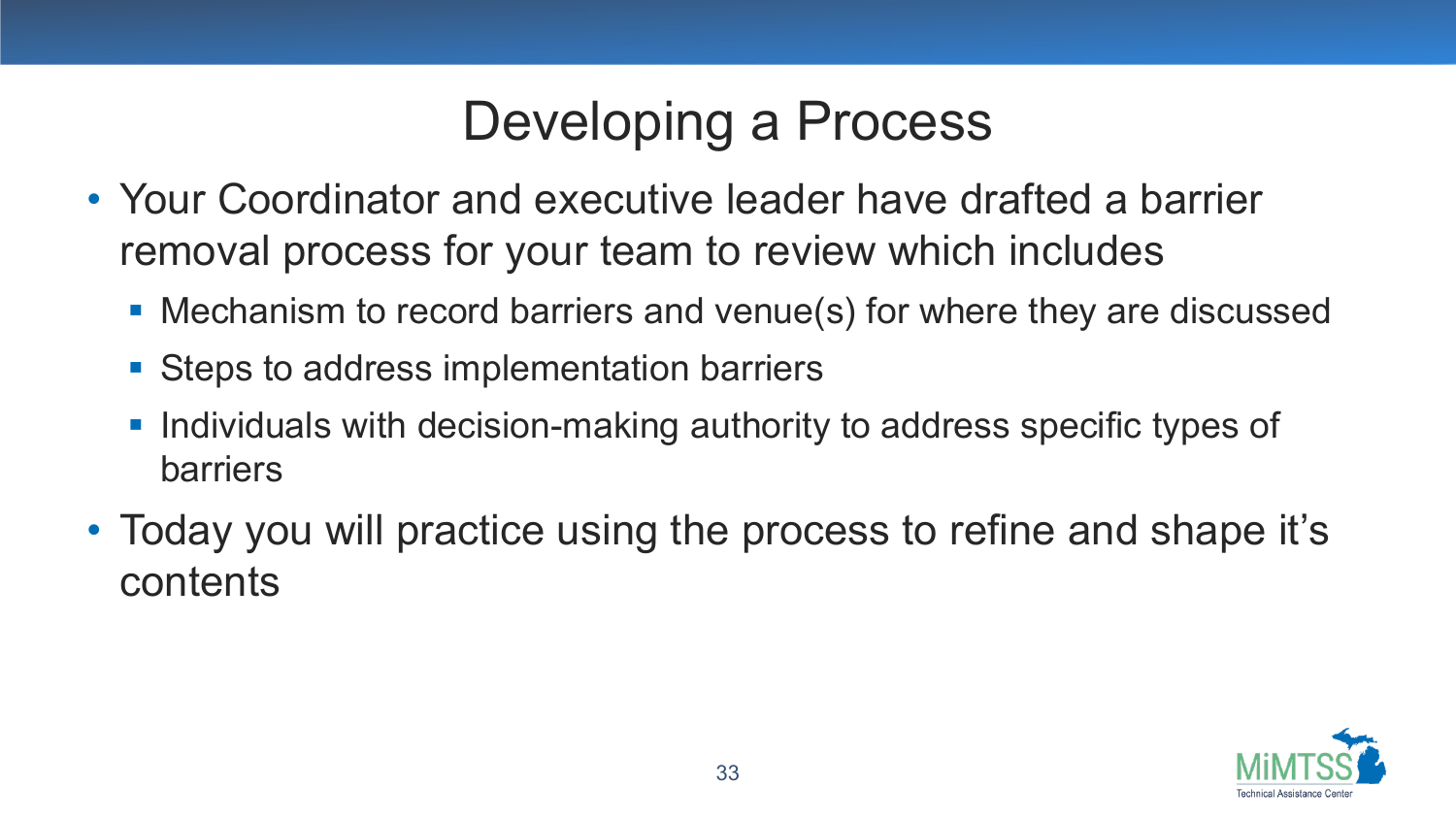## Using the Barrier Removal Process

- As school leadership teams work to install and implement MTSS, DIT supports the use of a process to address barriers schools are unable to remove on their own
- Examples of consistent use include:
	- Included as an agenda item on the DIT standard meeting agenda under the topic of "Implementation Challenges"
	- A barrier log is used to track the process and there is evidence of it's use
	- Follow-up conversations are documented and used to determine if the barrier was effectively addressed and removed

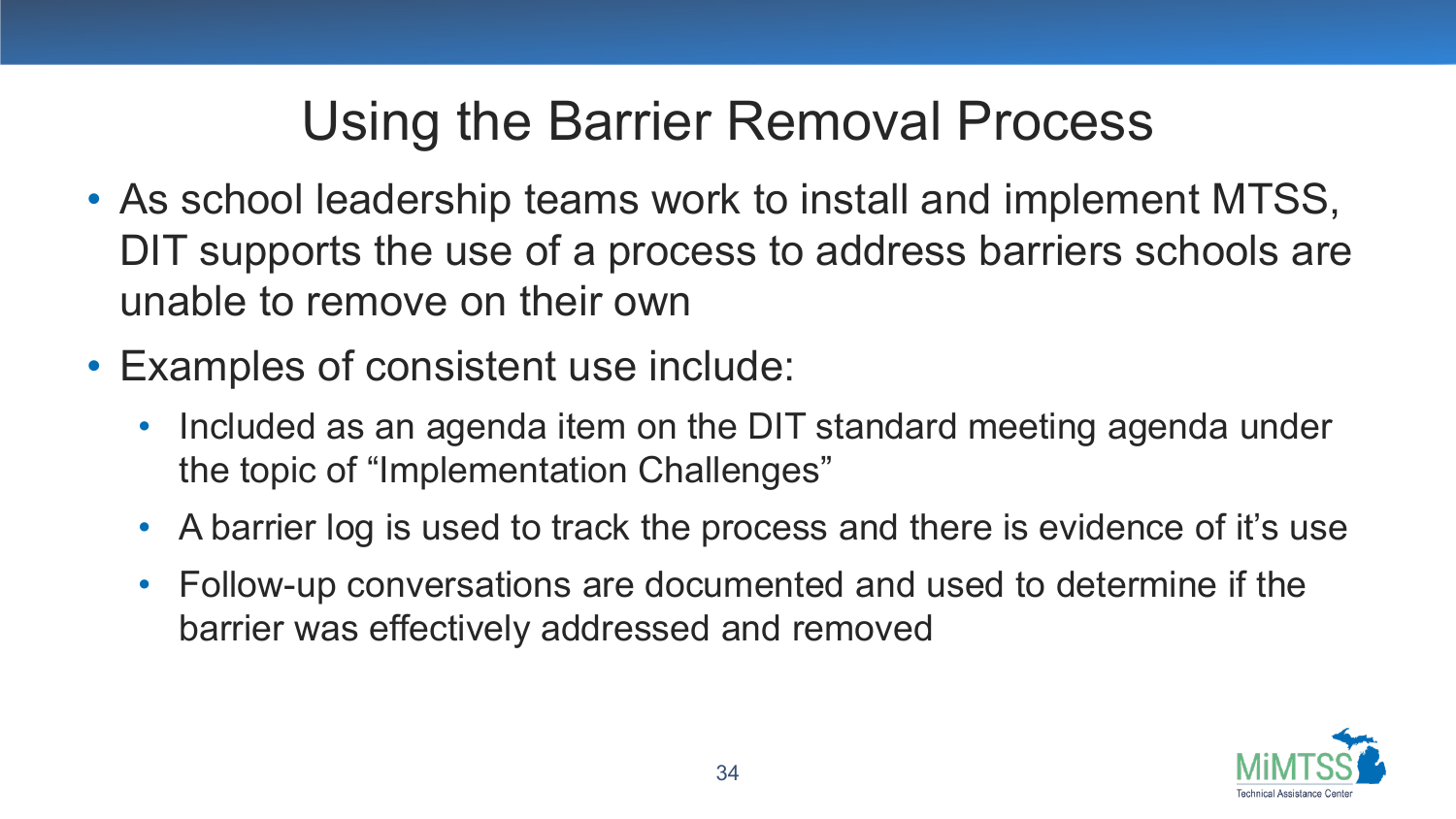# Activity 3.1

- Your Implementation Specialist and Coordinator will facilitate a team discussion to support the development of your district's barrier removal process
	- As a team, discuss the following:
		- How does your district currently review barriers?
		- What are some implementation barriers that SLTs may face?
	- Review the steps outlined in the document and practice using the process to shape and refine it
- Once the process has been finalized, it will need to be reviewed and approved by executive leadership

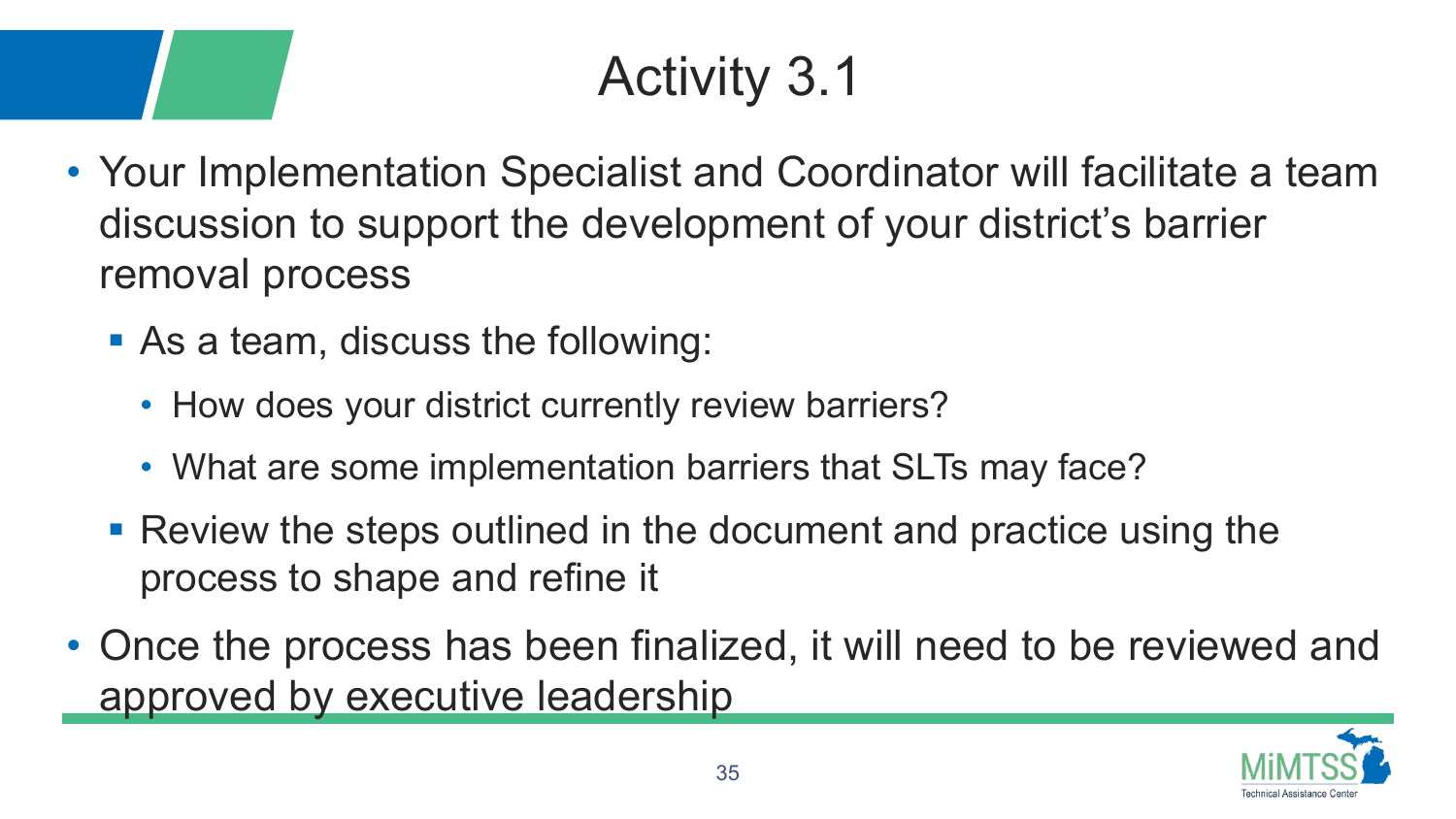#### 4.0 Next Steps

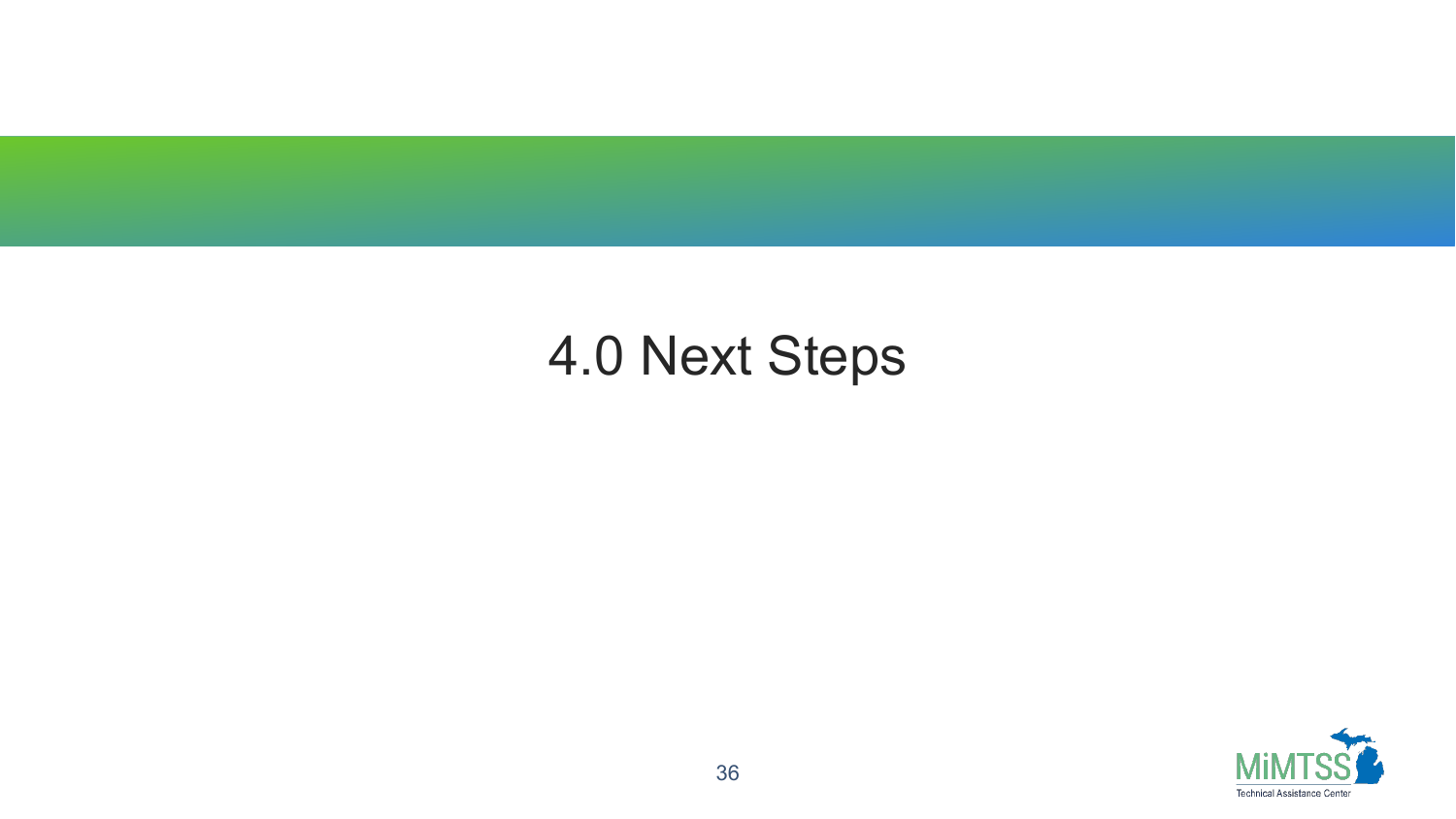## Next Steps

- Share your communication plan and protocols with identified groups/ teams to ensure mutual agreement to contents
- Finalize the communication plan and barrier removal process, share with executive leader for approval
- Ensure the barrier removal process has been shared with stakeholders to support it's use
- Update DIT Installation Checklists until they are 100% complete